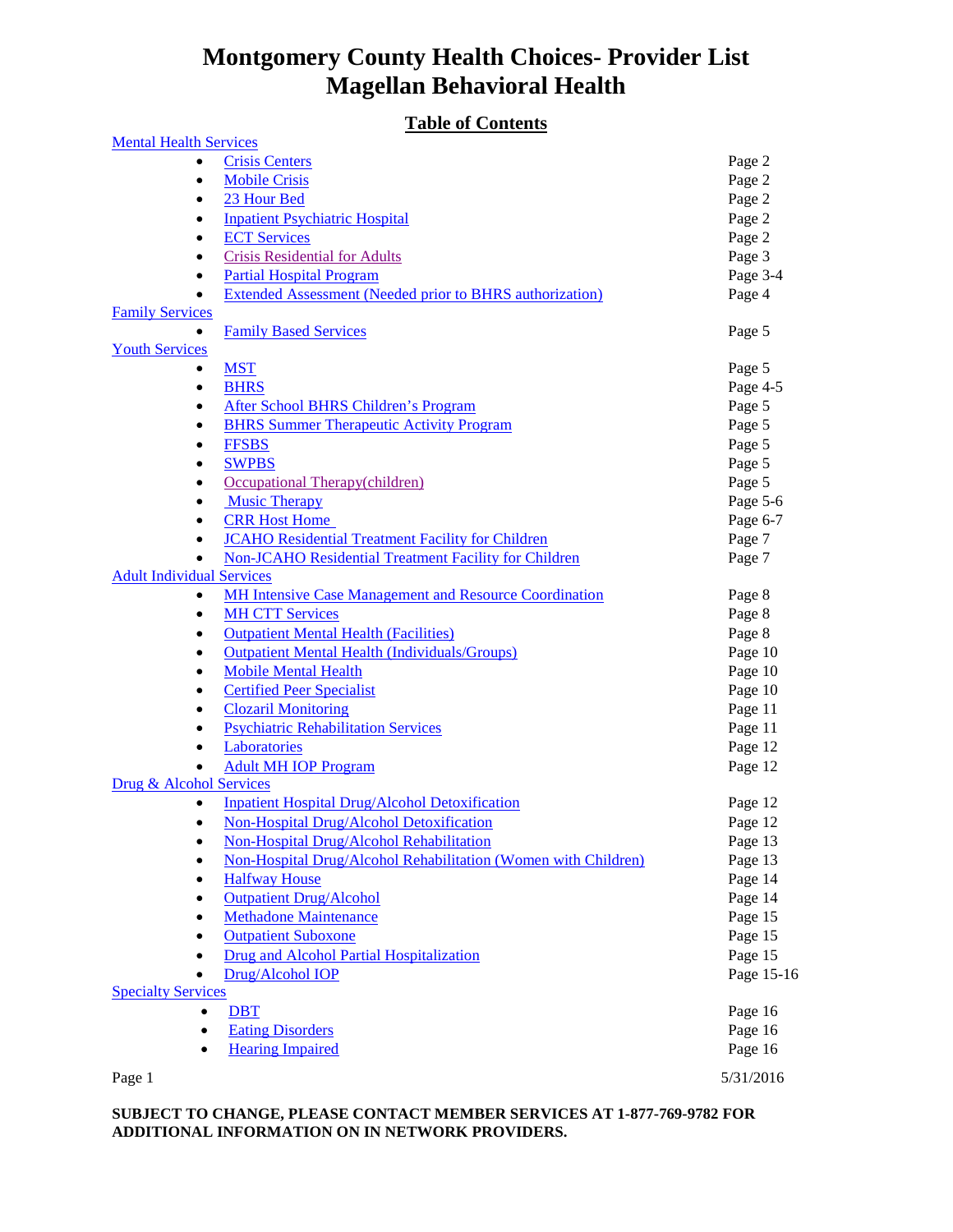- [Wellness Recovery Team](#page-15-4) Page 16
- 
- **[Sexual Offenders/Abuse Programs](#page-16-0) Page 17** Page 17

• [HIV/AIDS](#page-15-5) Page 16-17

### <span id="page-1-0"></span> **MENTAL HEALTH SERVICES**

#### <span id="page-1-1"></span>*Crisis Centers/Evaluations* **– For community-based clients in need of urgent evaluation for mental health disorders.**

Crozer-Chester, One Medical Center Blvd, Chester PA 19013, 610-447-7600 Montgomery County Emergency Services, 50 Beech Drive, Norristown PA 19403, 610-279-6100 Mercy Fitzgerald Hospital, 1500 Lansdowne Ave, Darby PA 19023, 610-237-4000 Mercy Hospital of Philadelphia, 501 S 54<sup>th</sup> St., Philadelphia PA 19143, 215-748-9525 Penn Foundation at Grand View Hospital, 700 Lawn Avenue, Sellersville PA 18960, 215-453-4626

#### <span id="page-1-2"></span>*Mobile Crisis-* **For community-based clients in crisis (mental health) in the community. Teams are assigned to outreach clients in their homes or elsewhere.**

Access Services, 500 Office Center Drive, Suite 100, Fort Washington PA 19034, 1-888-435-7414 (Children & Adolescents & Adults)

Montgomery County Emergency Services, 50 Beech Drive, Norristown PA 19403, 610-279-6100

#### <span id="page-1-3"></span>*23 Hour Crisis Beds***- For community-based clients in mental health crisis. Short-term stabilization bed for acute care.**

Brandywine Hospital, 201 Reeceville Road, Coatesville PA 19320, 610-383-8185 (Adult) Crozer-Chester, One Medical Center Blvd, Chester PA 19013, 610-447-7600 (Child/Adolescent) Devereux - Mapleton, 655 Sugartown Road, Malvern PA 19355, 610-296-6830 (Child/Adolescent) Foundations Behavioral Health, 833 E. Butler Avenue, Doylestown PA 18901, 215-345-0444 (Child/Adolescent) Friends Hospital, 4641 Roosevelt Blvd., Philadelphia PA 19124, 215-831-4600 (All Ages) Kirkbride Center, 111 North 49<sup>th</sup> Street, Philadelphia PA 19139, 215-471-2600 (Adult) Mercy Fitzgerald Hospital, 1500 Lansdowne Ave, Darby PA 19023, 610-237-7000 (Adult) Montgomery County Emergency Services, Norristown PA 19401, 610-279-6100 (Adult/Adolescent)

<span id="page-1-4"></span>*Inpatient Psychiatric Hospital-* **Clients with a wide variety of psychiatric disorders are admitted here only after the hospital decides admission is warranted. Clients generally are referred from crisis, and/or after a 302 or 201 petition. Admitted clients are treated by a multidisciplinary treatment team in a hospital setting. Staff will assess and treat most acute psychiatric illnesses, with the goal of helping the individual return to normal functioning in the community. Clients receive a discharge plan that aims to connect them with community treatment providers to aid in transitioning back to the community.**  Abington Memorial Hospital, 1200 Old York Road, Abington PA 19001, 215-481-2240 (Adult) Belmont Center, 4200 Monument Road, Philadelphia PA 19131, 215-581-3776 (All Ages) Brandywine Hospital, 201 Reeceville Road, Coatesville PA, 19320, 610-383-8185 (Adult) Brooke Glen, 7170 Lafayette Ave, Fort Washington PA 19034. 215-641-5393 (Adolescent & Adult) Crozer-Chester, One Medical Center Blvd, Chester PA 19013, 610-447-7600 (Children/Adolescent) Devereux -Mapleton, 655 Sugartown Road, Malvern PA 19355, 610-296-6830 (Child/Adolescent) Eagleville Hospital, 100 Eagleville Road, Eagleville, PA 19403, 610-539-6000 (Adult) (Dual-Diagnosis) Fairmount, 561 Fairthorne Ave., Philadelphia PA 19128, 215-487-4100 (Adult/Adolescent) Foundations Behavioral Health, 833 E Butler Ave., Doylestown PA 18901, 215-345-0444 (Child/Adolescent) Friends Hospital, 4641 Roosevelt Blvd., Philadelphia PA 19124, 215-831-4600 (All Ages) Horsham Clinic, 722 E Butler Pike, Ambler PA 19002, 215-643-7800 (All Ages) Kirkbride Center, 111 North 49<sup>th</sup> Street, Philadelphia PA 19139, 215-471-2600 (Adult/Adolescent) Lower Bucks Hospital, 501 Bath Road, Bristol PA 19007, 215-785-9765 (Adults) Mercy Fitzgerald Hospital, 1500 Lansdowne Ave, Darby PA 19023, 610-237-7000 (Adult)

Page 2  $5/31/2016$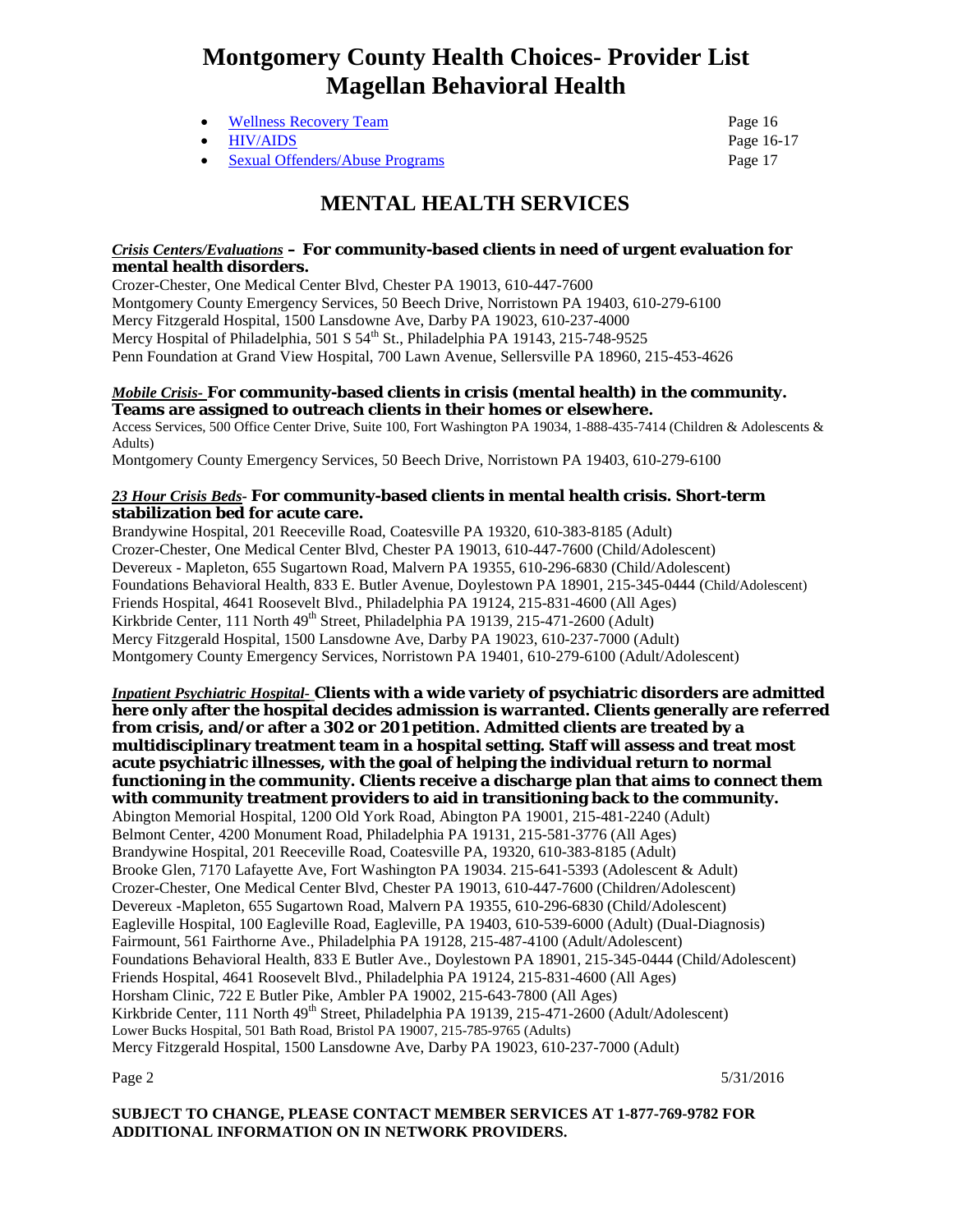Montgomery County Emergency Services, 50 Beech Drive, Norristown PA 19403, 610-279-6100 (Adults) Pottstown Memorial Medical Center, 1600 East High Street, Pottstown PA 19464, 610-327-7000 (Adult) Rockford Center, 100 Rockford Drive, Newark DE 19713, 302-996-5480 Adolescent/Adults) Southwood Hospital, 2575 Boyce Plaza Rd., Pittsburgh, PA 15241, 412-257-2290 (Child/Adolescent) St Luke's Hospital, 1021 Park Ave, Quakertown PA, 18951, 215-538-4500 (Adult)

<span id="page-2-0"></span>*ECT Services-* **Highly controversial, called Electro-convulsive Therapy or commonly called Shock therapy. Today this is still in use. ECT is administered primarily in general hospital psychiatric units and in psychiatric hospitals. It is generally used in treating patients with severe depression, acute mania, and certain schizophrenic syndromes. ECT is also used with some suicidal patients, who cannot wait for antidepressant medication to take effect.** Abington Hospital, 1200 Old York Road, Abington PA 19001, 215-481-2525 Belmont Center, 4200 Monument Road, Philadelphia PA 19131, 215-581-3776

#### <span id="page-2-1"></span>*Crisis Residential for Adults-* **Our Building 50 and 51.**

Elwyn, 111 Elwyn Road, Elwyn PA 19063, 610-891-2670 Montgomery County Emergency Services, 50 Beech Drive, Norristown PA 19403, 610-631-2480 Robbin's Bower, 910 E. Emmaus Avenue Allentown, PA 18103, 610-791-7878

#### <span id="page-2-3"></span>*Extended Assessment-* **These sites provide assessments for treatment that are required prior to a client being considered appropriate for the services below. For community-based clients suffering mental health symptoms and uncertain of the treatment level required, referral to these sites is highly recommended.**

Central Montgomery MH Center, 1201 DeKalb Street, Norristown PA 19401, 610-279-9270 Child and Family Focus, Inc, 21 N. York Road, Hatboro, PA 19040, 215-957-9771 Creative Health Services, 11 Robinson Street, Pottstown PA 19464, 484-941-0500 Creative Health Services, 1 Mennonite Church Road, Spring City PA 19475, 610-948-6490 Indian Creek Foundation, 420 Cowpath Rd, Souderton PA 18964, 215-256-1500

<span id="page-2-2"></span>*Partial Hospitalization Program – Mental Health*- **Clients will be recommended to this treatment level by psychological or psychiatric evaluation. Partial hospitalization is a comprehensive, short-term, intensive, clinical treatment program. With regard to level of treatment, partial hospitalization is a step below inpatient hospitalization but more concentrated than traditional outpatient care. Clients are generally referred to partial programs when they are experiencing acute psychiatric symptoms that are difficult to manage but that do not require 24-hour care.**

**Individuals in partial hospitalization programs attend structured programming throughout the day, three to five days a week and return home in the evenings. To ensure client safety, many of the inpatient hospitalization rules apply (i.e. no phones, no shoelaces) to partial hospitalization programs. These programs can serve Adults and juveniles, albeit separately.** 

American Day Treatment, 401 Pilgrim Lane, Suite 100, Drexel Hill PA 19026, 484-476-7520 (All Ages) American Day Treatment, 479 Thomas Jones Way, Suite 800, Exton PA 19341, 484-565-8200 (All Ages) Belmont Center, 4200 Monument Rd. Philadelphia, PA 19131, 215-877-2000 (All Ages) (Eating Disorder) Carelink - Star Program, 1201 Stanbridge Street, Building 13, Norristown PA 19401, 610-325-9970 (Adult Sexual issues) Central Montgomery MH/MR, 1100 Powell St., Norristown PA 19401, 610-277-4600 (Adult) Central Montgomery MH/MR, DeKalb & Airy St, Norristown PA 19401, 610-277-4600 (PIP - Children) Creative Health Services, 11 Robinson Street, Pottstown PA 19464, 484-941-0500 (Adult) Creative Health Services, 929 Willow Street, Pottstown PA 19464, 610-326-7734 (Children) Creative Health Services- Edgewood Elementary School, 218 Mintzer St., Pottstown, PA 19464 (Child/Adolescent)

Page 3  $5/31/2016$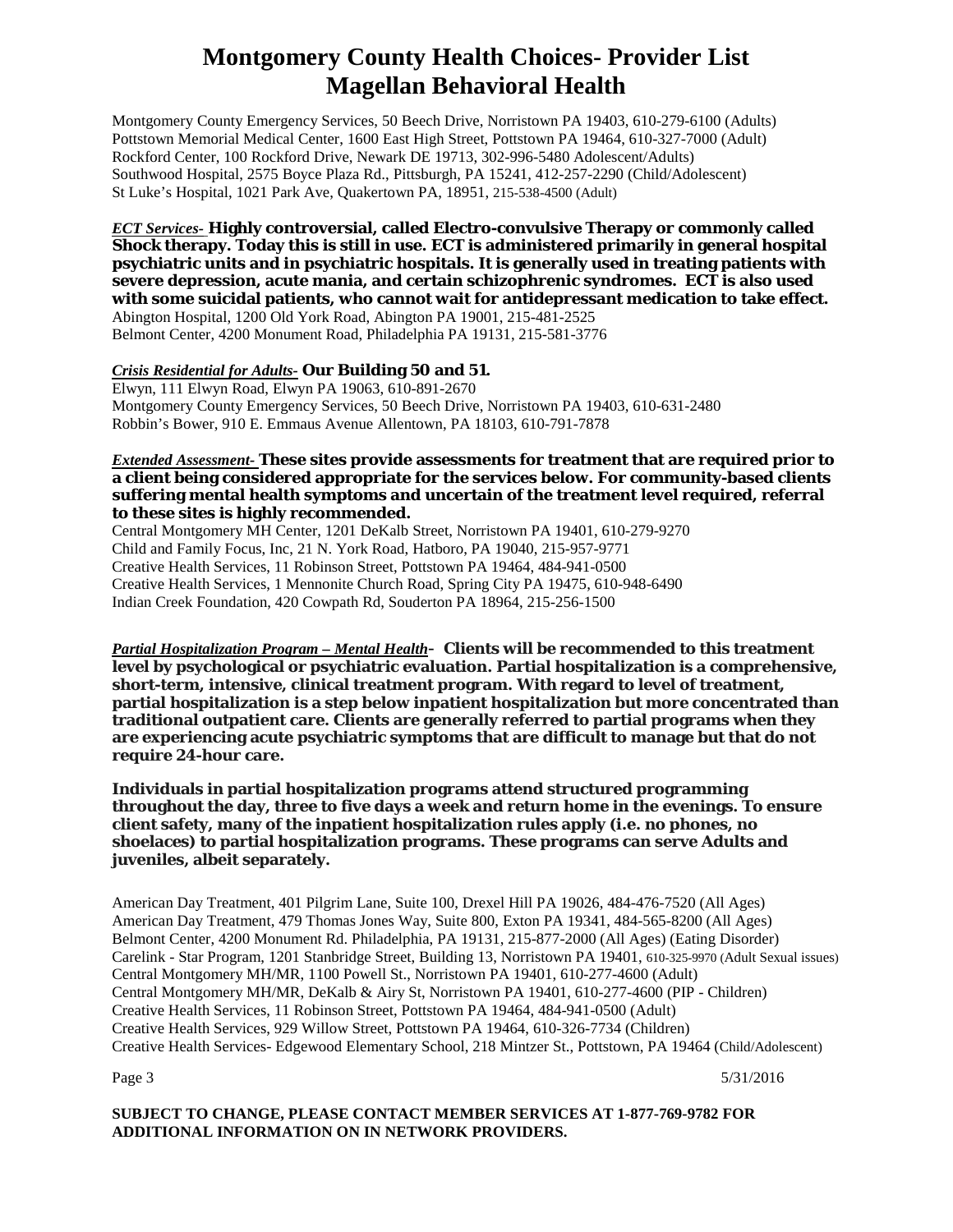Explorations – Anderson School, 930 Jefferson Ave, Eagleville, PA 19403, 610-635-2400 (Adolescent) Foundations Behavioral Health, 833 East Butler Avenue, Doylestown PA 18901, 215-345-0444 (Child/Adolescent) Horsham Clinic, 1260 Woodland Avenue, Suite 212, Springfield PA 19064, 610-544-8266 (Children/Adolescents) Horsham Clinic, 722 East Butler Pike, Ambler PA 19002, 215-643-7800 Horsham Clinic, 1212 New Rogers Road, Bristol PA 19020, 215-826-1866 (Children/Adolescents) Human Services, 520 East Lancaster Avenue, Downingtown PA 19335, 610-873-1005 (All Ages) Human Services, 1140 McDermott Drive, Suite 101, West Chester PA 19380, 610-430-6141 (All Ages) Human Services, 1525 E. Lincoln Highway, Coatesville PA 19320, 610-383-7400 (Children/Adolescent) Joseph J. Peters Institute, 100 S. Broad Street, 17<sup>th</sup> Floor, Philadelphia PA 19110, 215-701-1560 KidsPeace, 1610 E. Emmaus Ave., Allentown, PA 18103, 610-799-8140 (Child/Adolescent) Lenape Valley Foundation, 500 N. West Street, Doylestown PA 18901, 215-340-7711 (All Ages) Milestones, 614 North Easton Road, Glenside PA 19023, 215-884-5566 (Adults-Deaf Services)) Montgomery Hospital 1301 Powell Street Norristown Pa 19404, 610-270-2000 (Adult) Penn Foundation, 807 Lawn Avenue, Sellersville PA 18960, 215-257-9347 (All Ages) Silver Springs, 512 W. Township Line Road, Plymouth Meeting PA 19462, 610-825-4440 St. Gabriel's System, PO Box 7280, Pawlings Road, Audobon PA 19407, 215-665-8777 (Child/Adolescent)

# <span id="page-3-0"></span>**FAMILY SERVICES**

<span id="page-3-1"></span>*Family Based Services***- Therapeutic services for Families only- can include mental health or drug and alcohol, and are outpatient-based.**  Abington-Creekwood Center, 3941 Commerce Avenue, Willow Grove PA 19001, 215-481-5450 Central Montgomery MH Center, 1201 Dekalb Street, Norristown PA 19401, 610-279-9270 Child & Family Focus, 11 Davis Rd, Valley Forge PA 19481, 610-783-1788 Child & Family Focus, 31 N York Rd., Hatboro PA 19040, 610-917-3010 Community Services of Devereux, 1041 West Bridge Street, Suite 1&2, Phoenixville PA 19460, 610-933-8110 Creative Health Services, 1 Mennonite Church Road, Spring City PA 19475, 610-348-6490 Human Service Inc., 520 East Lancaster Ave, Downingtown PA 19335, 610-873-1010 Indian Creek Foundation, 420 Cowpath Rd, Souderton PA 18964, 215-256-1500 Northwestern Human Services, 100 W. Main Street, Lansdale PA 19446, 215-631-8969 Northwestern Human Services Bucks, 600 Louis Drive, #207 Warminster PA 18974, 215-442-1590 Penn Foundation, 807 Lawn Ave, Sellersville PA 18960, 215-237-9347 Preventative Aftercare, 3900 Skippack Pk, Skippack, PA 19474, 610-584-2313

# <span id="page-3-2"></span>**YOUTH SERVICES**

<span id="page-3-3"></span>*MST***- Used heavily in juvenile court. Multi-Systems Multi-Systemic Therapy. This is an intensive family- and community-based treatment program that focuses on addressing all environmental systems that impact chronic and violent juvenile offenders -- their homes and families, schools and teachers, neighborhoods and friends. MST recognizes that each system plays a critical role in a youth's world and each system requires attention when effective change is needed to improve the quality of life for youth and their families. MST works with the toughest offenders ages 12 through 17 who have a very long history of arrests.**

Child Guidance Resource Center, 705 General Washington Ave., Suite 201, Norristown, PA 19403, 484-751-9691 K&S Inc., 1352 Easton Rd., Warrington, PA 18976, 267-924-0020

### <span id="page-3-4"></span>*BHRS*

**Behavioral Health Rehabilitation Services (BHRS) are therapeutic interventions available to children and adolescents between the ages of 3 and 21 who have been diagnosed with a**  Page 4  $5/31/2016$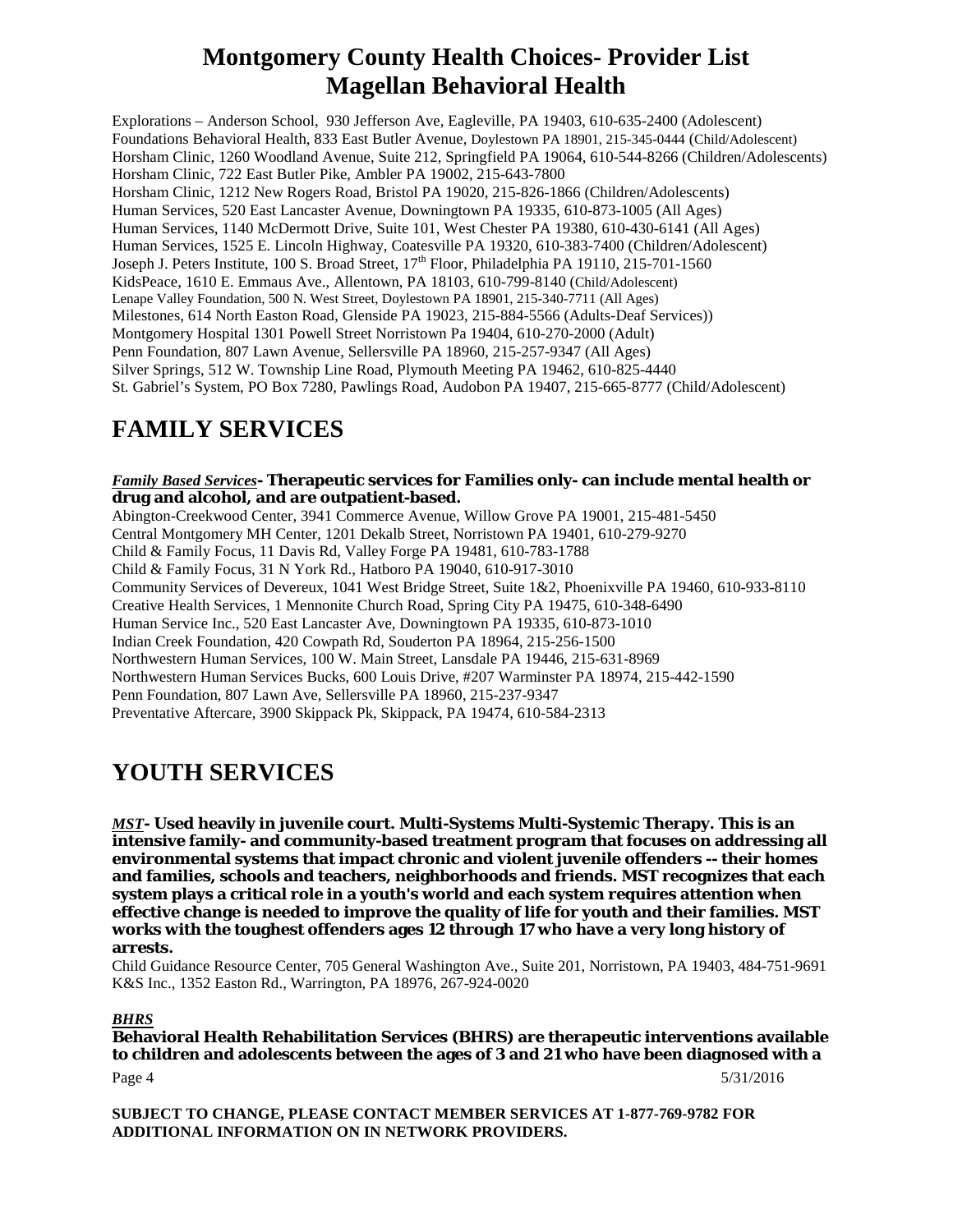**serious emotional disturbance, a serious social problem, and/or behavioral problems. BHRS is the name for services formerly known as Wraparound. BHRS are provided to the client in the school, home, and/or community setting. Services include Therapeutic Staff Support, Dynamic Group Intervention, Mobile Therapy, Behavioral Specialist Consultant Services, and Functional Behavioral Assessments. The focus of our program is to provide treatment in the least restrictive environment, while maintaining the child within his or her natural setting. The service "wraps" around the child, providing individualized treatment in a familiar environment.** Access Services, 500 Office Center Drive, Suite 100 Fort Washington PA 19034, 215-540-2150 Assessment Treatment Alternatives, 1225 Vine Street, Philadelphia PA 19107, 215-564-9063 Behavior Analysis & Therapy Partners, 28 Rock Hill Road, Bala Cynwyd PA 19004, 484-802-2296 Bethanna, 1030 Second Street Pike, Southampton PA 18966, 215-355-6644 Carson Valley Children's Aid Society, 1314 DeKalb St. Norristown, PA 19401, 610-279-2755 Central Montgomery MH Center, 1201 DeKalb Street, Norristown PA 19401, 610-279-9270 Chester County Intermediate Unit, 200 Eagle Rd., Suite 4, Wayne, PA 19087 (Headquarters located at 455 Boot Road, Downingtown PA 19335), 484-237-5163 Child and Family Focus, 11 Davis Rd, Valley Forge PA 19481, 610-783-1788 Child and Family Focus, Inc, 21 N. York Road, Hatboro, PA 19040, 215-957-9771 Child Guidance Resource Center, 705 General Washington Ave., Suite 201, Norristown, PA 19403, 484-751-9691 Colonial Intermediate Unit 20, 1605 West Main Street, Norristown PA 19403, 610-539-8550 Concern Professional Services, 22 N. Franklin St., Fleetwood, PA 19522, 610-944-0445 Creative Health Services, 11 Robinson Street, Pottstown PA 19464, 484-941-0500 Creative Health Services, 1 Mennonite Church Road, Spring City PA 19475, 610-948-6490 Devereux-Devereux Community Services 85 Old Eagle School Rd. Suite 200, Strafford, PA 19087, 610-688-1205 Elwyn Inc., 111 Elwyn Road, Elwyn PA 19063, 610-892-4500 Elwyn, Inc., One Winding Way, Monroe Office Bldg, Suite 104, Philadelphia PA 19131, 215-578-3100 Foundations Behavioral Health, 833 East Butler Avenue, Doylestown PA 18901, 215-345-0444 Holcomb Behavioral Health System, 467 Creamery Way, Exton PA 19341, 610-363-1488 Human Services, 520 East Lancaster Avenue, Downingtown PA 19335, 610-873-1010 Indian Creek Foundation, 420 Cowpath Rd, Souderton PA 18964, 215-256-1500 National Mentor HealthCare, 450 Parkway Dr. Suite 204, Broomall, PA 19008, 215-612-8200 Network for Behavior Change, 848 W Kings Highway, Coatesville PA 19320, 610-383-1432 Northwestern Human Services of Bucks, 600 Louis Drive, #207, Warminster PA 18974, 215-442-1570 Northwestern Human Services of Montgomery, 2506 N. Broad St., Colmar, PA 18915, 215-631-8969 OMNI Health Services, 595 Bethlehem Pike, #106, Montgomeryville PA 18936, 215-997-2000 Penn Foundation, 807 Lawn Ave, Sellersville PA 18960, 215-237-9347 Penn Psychiatric Center, 3774 Ridge Pike, Collegeville, PA 19426, 610-489-3333 Philadelphia Mental Health Clinic, 1235 Pine Street, Philadelphia PA 19107, 215-735-9379 Progressions, 1566 Medical Drive, Suite 110, Pottstown, PA 19464, 610-941-3390 Progressions, 521 Plymouth Rd Plymouth Meeting, PA 19462, 610- 941-3390 Resources for Human Dev. Children's Outreach Services, 90 Rochelle Ave, Phila PA 19128, 215-508-3300 TW Ponessa, 2141 Oregon Pike, Lancaster, PA 17601, 717-560-7917 (CISC) Wordsworth Academy, 3905 Ford Rd., Philadelphia, PA 19131, 800-769-0088

### <span id="page-4-0"></span>*After School BHRS Children's Programs-* **See Above- these are Wraparound-style services**

Community Services of Devereux, 564 Nutt Road, Phoenixville PA 19460, 610-933-8110 Indian Creek Foundation, 420 Cowpath Rd, Souderton PA 18964, 215-256-1500

#### <span id="page-4-1"></span>*BHRS Summer Therapeutic Activities Program-* **Summer Wraparound**

Central Montgomery MH Center, 1201 Dekalb Street, Norristown PA 19401, 610-279-9270 Child Guidance Resource Center, 2000 Old West Chester Pike, Havertown, PA 19083, 484-454-8700 Elwyn Inc., 111 Elwyn Road, Elwyn PA 19063, 610-891-2000 Indian Creek Foundation, 420 Cowpath Rd, Souderton PA 18964, 215-256-1500

Page 5  $5/31/2016$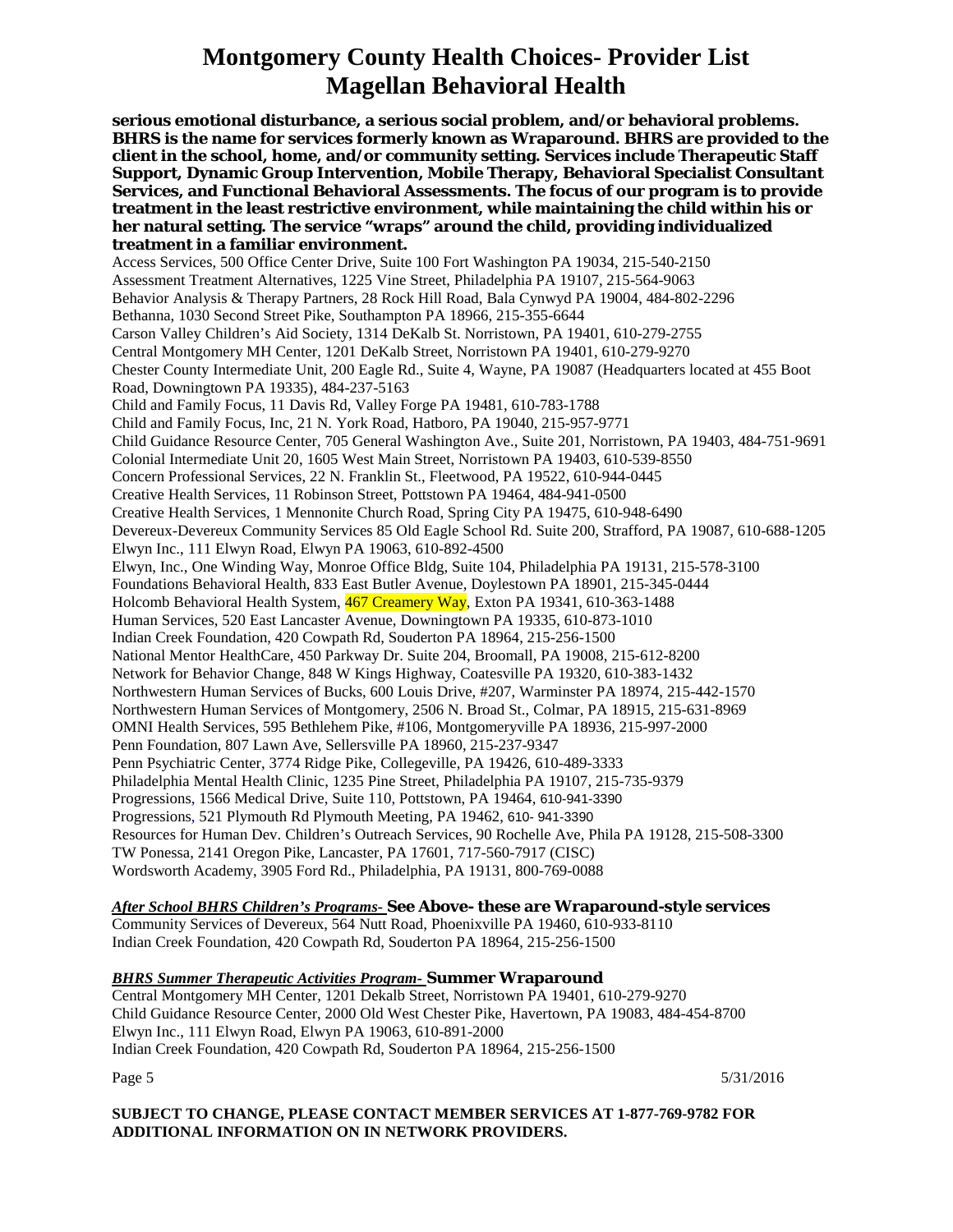<span id="page-5-0"></span>*FFSBS-***FFSBS will engage children, their families, and other community members who care about the child to produce an individualized family focused, child centered service plan that addresses the behavioral health needs of the child/adolescent and assists the family with supporting the child/adolescent, or other family member, with a diagnosed behavioral health disorder. The service will also work cooperatively with involved child welfare or juvenile justice entities to identify any unmet family support needs in order to help the child succeed at home and in school, improve the overall stability of the home environment and prevent out-of-home placement.**

Carson Valley Children's Aide: 2506 N. Broad St, Colmar, PA 18915, 215-362-8422 Central Montgomery MH/MR, 1100 Powell Street, Norristown PA 19401, 610-292-9878 Child and Family Focus, 11 Davis Rd, Valley Forge PA 19481, 610-783-1788 Penn Foundation, 807 Lawn Ave, PO Box 32, Sellersville PA 18960, 215-257-6551

#### <span id="page-5-1"></span>*SWPBS-* **School-Wide Positive Behavioral Support. This is an research-based and reportedly effective approach to reinforcing students' social, emotional and academic learning skills. The focus is prevention of negative behaviors and of rewarding positive behaviors, while engaging the school and family as stakeholders.**

Child and Family Focus, 11 Davis Rd, Valley Forge PA 19481, 610-783-1788

<span id="page-5-2"></span>*Occupational Therapy(kids)-* **OT can help kids with various needs improve their cognitive, physical, sensory, and motor skills and enhance their self-esteem and sense of accomplishment. Some people may think that occupational therapy is only for adults; kids, after all, do not have occupations. But a child's main job is playing and learning, and occupational therapists can evaluate kids' skills for playing, school performance, and daily activities and compare them with what is developmentally appropriate for that age group.**

Occupational Therapy Programs (Collage), 100 Media Line Rd. Newtown Square, PA 19073, 610-356-7355 (Child/ Adolescent Only)

<span id="page-5-3"></span>*Music Therapy-* **Music Therapy is the clinical and evidence-based use of music interventions to accomplish individualized goals within a therapeutic relationship. It is an established health profession in which music is used within a therapeutic relationship to address physical, emotional, cognitive, and social needs of individuals. After assessing the strengths and needs of each client, the qualified music therapist provides the indicated treatment including creating, singing, moving to, and/or listening to music. Through musical involvement in the therapeutic context, clients' abilities are strengthened and transferred to other areas of their lives. Music therapy also provides avenues for communication that can be helpful to those who find it difficult to express themselves in words. Research in music therapy supports its effectiveness in many areas such as: overall physical rehabilitation and facilitating movement, increasing people's motivation to become engaged in their treatment, providing emotional support for clients and their families, and providing an outlet for expression of feelings.**

MusicWorks, 2050 W. Chester Pike, Suite 115, Havertown, PA 19083, 610-449-9669 (Child/Adolescent Only) MusicWorks, 1000 Fairview Rd., Swarthmore, PA 19081, 610-449-9669 (Child/Adolescent Only)

<span id="page-5-4"></span>CRR Host Home (children)- **Community Rehabilitative Residence (CRR) Host Home, can be**

**called Therapeutic Foster Care (TFC): This level of care is for clients who cannot be safely**  Page 6  $5/31/2016$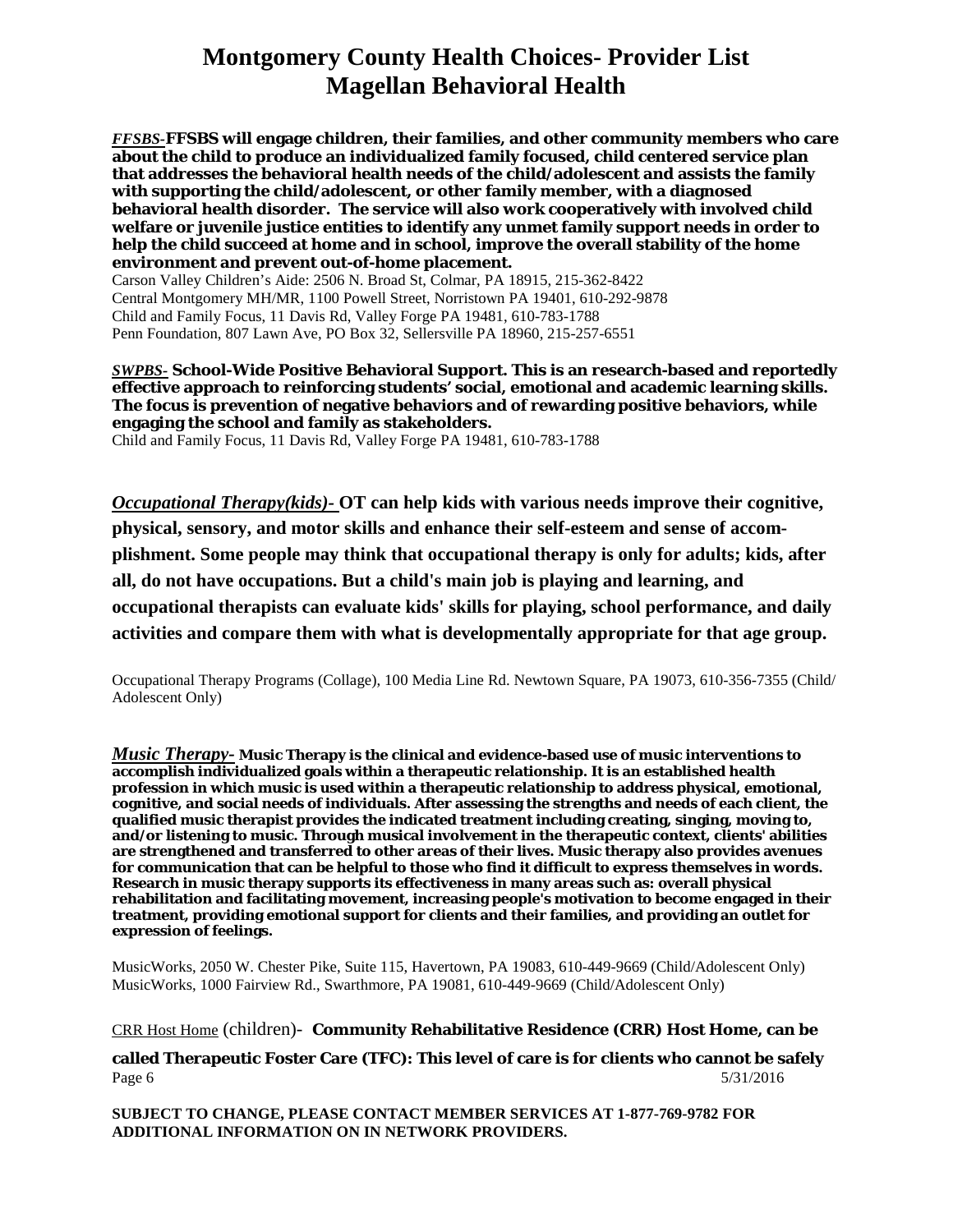**maintained in the community with natural resources but do not require the structure of an RTF program. CRR Host Homes are intensive out of home treatment services. The client resides with a family who is trained to work with children experiencing behavioral and emotional difficulty. This program allows the child to be active with children and activities in the community. The service provides individual, group and family therapy, as well as medication monitoring. The client attends school within the community of the host home.**

Access Services, 500 Office Center Drive, Suite 100, Fort Washington PA 19034, 215-540-2150 Child and Family Focus, 11 Davis Rd., Building 2 Suite 300, Valley Forge, PA 19481, 610-783-1788 Elwyn Inc., 1 Winding Dr. Suite 104, Philadelphia, PA 19131, 215-578-3101 National Mentor, 125 S. 9<sup>th</sup> St., Norristown PA 19107, 610-925-3461 Northwestern Human Services, 2506 N. Broad St., Colmar PA 18915, 215-631-8969 Silver Springs, 512 W. Township Line Road, Plymouth Meeting PA 19462, 610-825-4440 Wordsworth Academy, 3905 Ford Road, Philadelphia, PA 19131, 800-769-0088

#### <span id="page-6-0"></span>*JCAHO Residential Treatment Facility-* **Stands for Joint Commission on Accreditation of Healthcare Organizations. It is an organization made up of individuals from the private medical sector to develop and maintain standards of quality in medical facilities in the United States. The perception is that these facilities have higher standards of care.**

Bradley Center- Robinson, 5180 Campbells Run Road, Pittsburgh, Pa 15205, (412)788-8219 Devereux at Brandywine, 1 Devereux Road, Glenmoore PA 19343, 800-935-6789 Devereux Mapleton, 655 Sugartown Road, Malvern PA 19355, 800-935-6789 EIHAB Human Services (previously St. Michael's School), Box 370, Hoban Heights, Tunkhannock PA 18657, 717- 388-6155 Foundations Behavioral Health, 833 East Butler Avenue, Doylestown PA 18901, 215-345-7151 Gulf Coast Treatment Center, 1015 Mar Walt Dr. Fort Walton Beach, FL 32547, 850-863-4160 (Female only) Hoffman Homes, Inc., 815 Orphanage Road, Littlestown PA 17340, 717-359-7148 KidsPeace National Centers of PA, 5300 Kidspeace Drive, Orefield PA 18069, 610-799-8471 KidsPeace National Centers of PA, 5300 KidsPeace Drive, Orefield PA 18069, 800-854-3123 (Short-Term RTF) Maternal Child Consortium, 1460 Meeting House Road, Warminster PA 18974, 215-491-7404 Presbyterian Children's Village, 452 South Roberts Road, Rosemont PA 19010, 610-525-5400 Silver Springs, 512 W Township Line Road, Plymouth Meeting PA 19462, 610-825-4440 Silver Springs, 512 W Township Line Road, Plymouth Meeting PA 19462, 610-825-4440 (Short-Term RTF) Southwood Hospital- SMB, 2575 Boyce Plaza Rd., Pittsburgh, PA 15241, 412-257-2290 Southwood Hospital- Bridgeville, 311 Station St., Bridgeville, PA 15017, 412-257-2290 Southwood Hospital- Prosperity, 110 Old Concord Rd., Prosperity, PA 15329, 412-257-2290

### <span id="page-6-1"></span>*Non-JCAHO Residential Treatment Facility*

Devereux - Kanner Center, 390 E Boot Road, West Chester PA 19380, 800-935-6789 Easton Manor, 1738 South Easton Road, Doylestown PA 18901, 215- 491-3913 Elwyn Inc., 111 Elwyn Road, Elwyn PA 19063, 610-891-2000 George Junior Republic, 233 George Jr. Road, Grove City, PA 16127, 724-458-9330 Mathom House, 1740 S. Easton Road, Doylestown, PA 18901, 215-345-8828 Melmark, Inc. 2600 Wayland Rd. Berwyn, PA 19312, 610-353-1726 (Autism; Dual-Diagnosis) St. Gabriel's System, 1350 Pawlings Road, Audubon, PA 19407, 610-666-7970 Valley Youth House-PATHS, 1185 Mosser Road, Breingigsville PA 18031, 610-706-0799 Resources for Human Development-Yale Program, 1029 County Line Rd, Bryn Mawr PA19010, 610-527-3411

Page 7  $5/31/2016$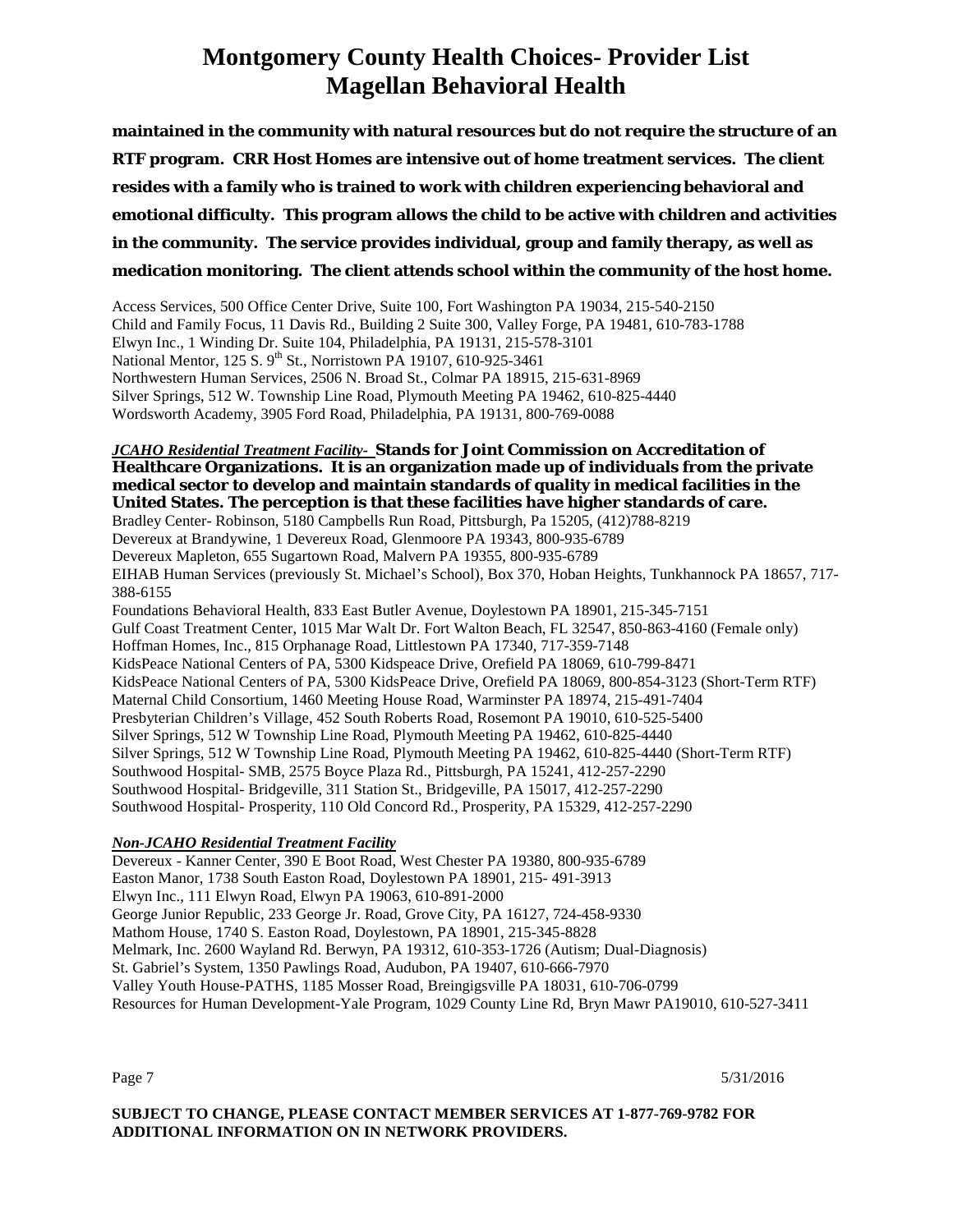### <span id="page-7-0"></span> **ADULT-INDIVIDUAL SERVICES**

<span id="page-7-1"></span>*MH Case Management (Intensive Case Management, Resource Coordination, Blended Case Management, CTI)* **These services are efforts to support clients in the day-to-day management of significant mental health issues and other factors that their illness impacts, such as housing, transitioning into/out of care, transitioning into/out of custody, etc. Services such as ACT, are provided here; (CTI), or Critical Time Intervention, seeks to prevent recurrent homelessness in people with severe mental illness leaving shelters, hospitals, or other institutions; Blended Case Management is done by MCES in our county, and features biweekly meetings at the jail with the JRS (Justice Related Services) staff.** 

Abington-Creekwood Center, 3941 Commerce Avenue, Willow Grove PA 19001, 215-481-5450 Central Montgomery MH Center, 1100 Powell Street, Norristown PA 19401, 610-277-4600 (All Ages) Community Services of Devereux, 1041 West Bridge Street, Suite 1 & 2, Phoenixville PA 19460, 610-933-8110 (Child/Adolescent) Creative Health Services, 11 Robinson St., Pottstown PA 19464, 484-941-0500 (All Ages) Human Services, 520 E. Lancaster Ave., Downingtown, PA 19335, 610-873-1005 (All Ages) Lenape Valley Foundation, 500 N. West Street, Doylestown PA 18901, 215-345-5300 (All Ages) Lower Merion Counseling Services, 850 W. Lancaster Ave. Floor 2, Bryn Mawr, PA 19010, 610-520-1510 (All Ages)

NHS Montgomery County, 2506 N. Broad St. Colmar PA 18915, 215-631-8969 (All Ages) NHS Montgomery County, 200 N. Chestnut St. Lansdale, PA 19446, 215-362-7955 (All Ages) Penn Foundation, 807 Lawn Ave, PO Box 32, Sellersville PA 18960, 215-257-9347 (All Ages) Salisbury Behavioral Health, 614 North Easton Road, Glenside PA 19038, 215-884-5566 (Deaf & Hard of Hearing - All Ages)

#### <span id="page-7-2"></span>*MH CTT Adult Services-* **CTTs are designed for adults in recovery from mental illness and/or substance use disorders who have not found success by using other services. The CTT team approach provides treatment and organizes services. Team members include the consumer, doctor, nurse, drug and alcohol therapist, mental health therapist, vocational/educational specialist, case manager and peer counselor. The team is available 24 hours a day for emergencies. Meetings may take place outside regular working hours including weekends and holidays. The team meets at locations convenient for the consumer.**

Horizon House, 601 Dekalb Street, Norristown PA 19401 Penn Foundation, 500 Creekside Dr, Pottstown PA 19464, 215-257-6551 Penn Foundation, 807 Lawn Ave. Sellersville, PA 18960, 215-257-6551

#### <span id="page-7-3"></span>*Outpatient Mental Health (Facilities)***- These facilities offer a range of outpatient mental health services for consumers across the county. Typically, clients should attend facilities in close proximity to their residence.**

Abington Creekwood Center, 3941 Commerce Avenue, Willow Grove PA 19001, 215-481-5450 (All Ages) Assessment and Treatment Alternatives, 511 North Broad Street, Philadelphia PA 19123, 215-564-9063 (Child/Adolescent) Belmont Center, 4200 Monument Rd. Philadelphia, PA 19131, 215-877-2000 (All Ages) (DBT) Bethanna, 1030 South Second Street Pike, Southampton PA 18966, 215-355-6500 (Child/Adolescent) Bustleton Mental Health Institute Inc 1681 Grant Ave, Philadelphia, PA 19115 215-464-3838 (All Ages) Central Montgomery MH/MR, 1100, Powell St, Norristown PA 19401, 610-277-4600 (Geriatric) Central Montgomery MH/MR, 1201 DeKalb St, Norristown PA 19401, 610-279-9270 (All Ages) Child Guidance Resource Center, 705 General Washington Ave., Suite 201, Norristown, PA 19403, 484-751-9691 (Children/Adolescents)

Page 8 5/31/2016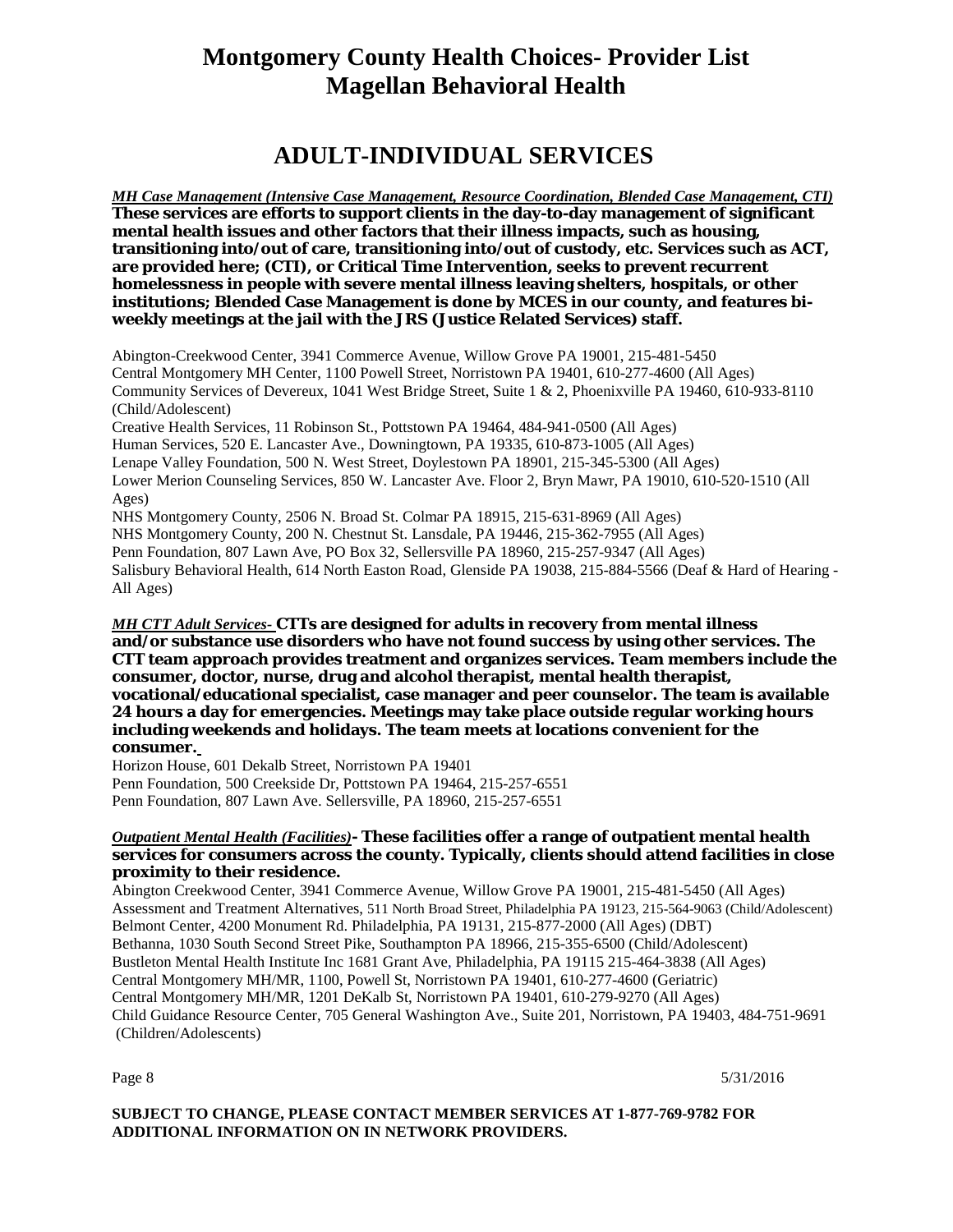Child Guidance Resource Center, 2000 Old West Chester Pike, Havertown, PA 19083, 484-454-8700 (Children/ Adolescents) Community Services of Devereux, 564 Nutt Road, Phoenixville PA 19460, 610-933-8110 (Child/Adolescent) Concern Professional Services, 22 Franklin Street, Fleetwood, PA 19522, 610-944-0445 (All Ages) Concern Professional Services, 90 S. Commerce Way, Bethlehem, PA 18017, 610-691-8401 (CISC) Creative Health Services, 321 Furnace Street, Suite 30 & 40, Birdsboro PA 19508 610-326-9250 (All Ages) Creative Health Services, 1 Mennonite Church Road, Spring City PA 19475, 610-948-6490 (All Ages) Creative Health Services, 5th & Montgomery Ave, Suite 208, Boyertown PA 19512, 610-369-7271 (All Ages) Creative Health Services, 11 Robinson Street, Pottstown PA 19464, 484-941-0500 (All Ages) Diakon, 960 Century Drive, Mechanicsburg PA 17055, 717-795-0330 (CISC) Elwyn Inc, 111 Elwyn Road, Elwyn PA 19063, 610-891-2000 (All Ages) Elwyn Inc, 4040 Market Street, Philadelphia, PA 19104, 215-578-3100 (All Ages) Fellowship Health Resources, 723 Wheatland Street, Ste 1A, Phoenixville, PA 19460, 610-933-9101 (Adult) George Junior Republic, 233 George Jr. Rd., Grove City, PA 16127, 724-458-9330 (CISC) Holcomb Behavioral Health System, 467 Creamery Way, Exton PA 19341, 610-363-1488 (All Ages) Human Services, 1140 McDermott Drive, Ste 101, West Chester PA 19380, 610-630-6141 (All Ages) Human Services, 222 North Walnut Street, West Chester PA 19380, 610-692-3415 (All Ages) Human Services, 520 East Lancaster Avenue, Downingtown PA 19335, 610-873-1010 (All Ages) Human Services, 35 N. Third Street, Oxford PA 19363, 610-869-8857 (All Ages) Joseph J. Peters, 100 South Broad Street, 17<sup>th</sup> Floor, Philadelphia PA 19110, 215-701-1560 (All Ages) Kidspeace, 801 East Green St., Allentown, PA 18103, 610-799-8471 (CISC) Lenape Valley Foundation, 500 N. West Street, Doylestown PA 18901, 215-340-7711 (All Ages) Lifepath, 600 N. Jackson Street, Media PA 19063, 610-566-5029 (All Ages) Maternal Child Consortium (MCC)/ Warwick Family Services, 800 Clarmont Ave, Bensalem PA 19020, 800-626- 4427 (Children/Adolescent) Maternal Child Consortium (MCC)/ Warwick Family Services, 801 W. 2<sup>nd</sup> St., Lansdale, PA 19446, 215-855-9619 (Children/Adolescents) Montgomery County Emergency Services, 50 Beech Drive, Norristown PA 19401, 610-279-6100 (All Ages) New Life, 3103 Hulmeville Road, Bensalem PA 19020, 215-638-8600 (All Ages) New Life, 6722 Bustleton Avenue, Philadelphia, PA 19149, 215-708-1645 (All Ages) Northwestern Human Services, 400 N. Broad Street, Lansdale PA 19446, 215-368-2022 (All Ages) Northwestern Human Services, 200 North Chestnut Street, Lansdale PA 19446, 215-362-7955 (All Ages) Northwestern Human Services, 2000 Coal Township Drive, Coal Township, PA 17866, 570-644-5358 (All Ages) OMNI Health Services, 595 Bethlehem Pike, #106, Montgomeryville PA 18936, 215-997-2000 (All Ages) Path Inc, 8220 Castor Ave, Philadelphia PA 19152, 215-728-4600 (All Ages - Russian Speaking) Penn Foundation, 807 Lawn Ave, PO Box 32, Sellersville PA 18960, 215-257-6551 (All Ages) Penn Psychiatric, 601 Gay Street, Phoenixville PA 19460, 610-917-2200 Penn Psychiatric Center, 3774 Ridge Pike, Collegeville, PA 19426, 610-489-3333 Pennsylvania Comprehensive Behavioral Health, 2351 Freedom Way, Suite 200, York, PA 17402, 717-600-0900 (CISC) Pinebrook Services, 402 N. Fulton St. Allentown, PA 18102, 610-432-3919 (CISC) Presbyterian Children's Village, 452 South Roberts Road, Rosemont PA 19010, 610-525-5400 (Child/Adolescent) Ravenhill Psychological Services, 350 S. Main St. Suite 213, Doylestown, PA 18901, 215-345-8828 (Sexual Offenders/ Victims) Renfrew Center, 320 King of Prussia Rd. Radnor, PA 19087, 610-527-9360 (Eating Disorders) (All Ages) RHD-Lower Merion Counseling, 850 Lancaster Ave, Ardmore PA 19003, 610-649-6512 (All Ages) RHD-Programs in Counseling, 18-20 West Main St. Bryn Mawr PA 19010, 610-279-4262 (All Ages) Salisbury Behavioral Health, 614 North Easton Road, Glenside PA 19038, 215-884-5566 (Deaf & Hard of Hearing - All Ages) TW Ponessa, 2141 Oregon Pike, Lancaster, PA 17601, 717-560-7917 (CISC) TW Ponessa, Route 30, Paradise, PA 17562, 717-560-7917 (CISC) VisionQuest, 1011 Rocky Mountain Rd., South Mountain, PA 17261, 717-749-7001 (CISC) VisionQuest, 444 Plessinger Rd., Warfordsburg, PA 17267, 717-749-7001 (CISC)

Page 9 5/31/2016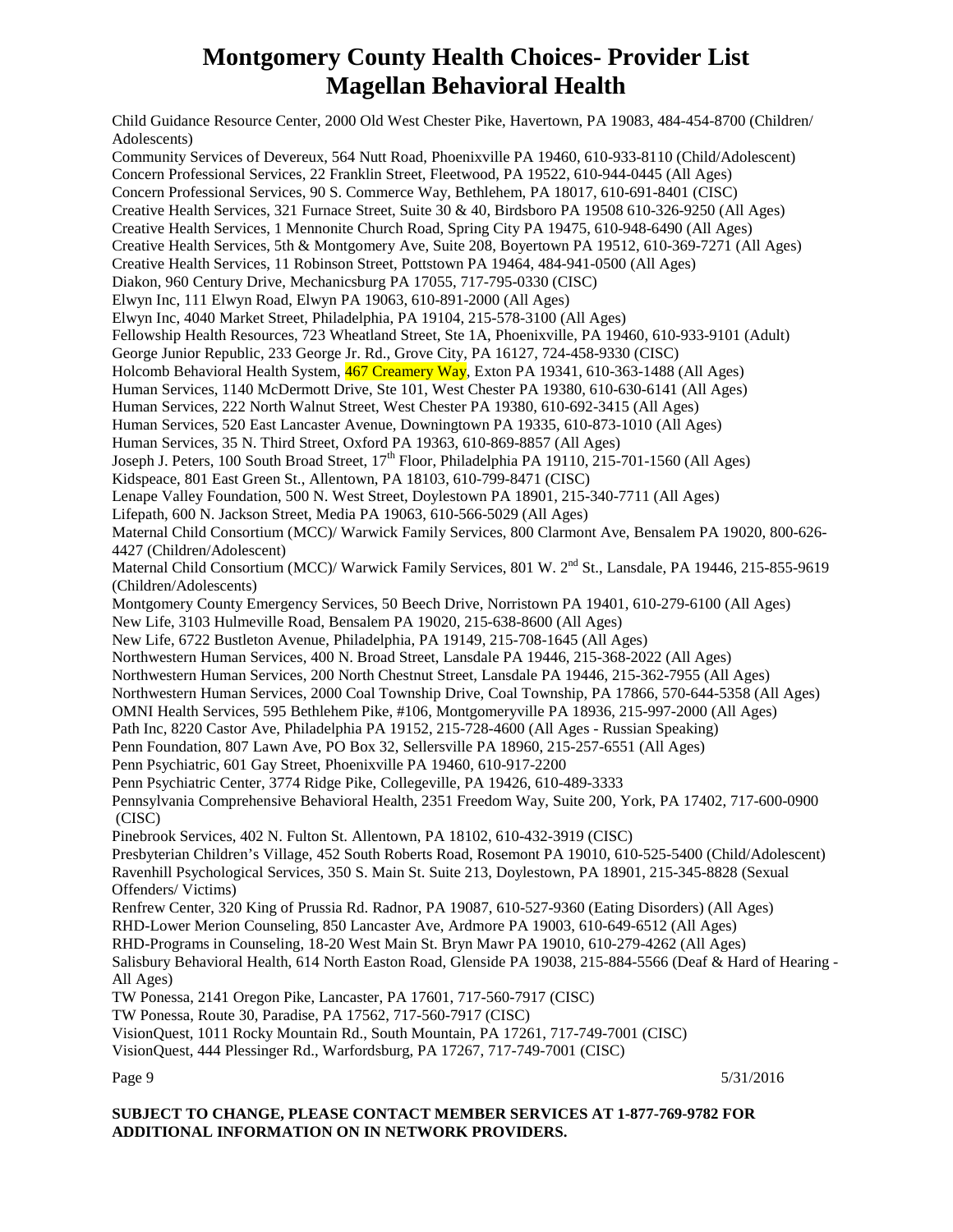VisionQuest, 555 South Penn Rd., Franklin, PA 16323, 717-749-7001 (CISC)

#### <span id="page-9-0"></span>*Outpatient Mental Health (Individuals/Groups)-* **These licensed mental health practitioners offer a range of outpatient mental health services for consumers across the county. Typically, clients should seek providers in close proximity to their residence.**

Ann Gaulin, LMFT, 122 W. Lancaster Ave. Suite 1, Shillington PA 19607, 610-775-1878 (Trauma) Ann Gaulin, LMFT, 987 Old Eagle School Rd. Suite 719, Wayne, PA 19087, 610-246-0679 (Trauma) Constance Romer-Quirin, 39 Iron Hill Rd, Ste 3 & 6, New Britain PA 18901, 215-489-8640 Elizabeth Campbell, 602 S. Bethlehem Pike, Building B, Ambler, PA 19002, 610-757-8163 Elizabeth Dale Blair, PhD, 16 West Front Street, Media PA 19063, 610-565-1129 Elizabeth Kleber, PhD, 349 Lancaster Avenue, Suite 208, Haverford, PA 19041, 610-642-2056 Eric Griffin-Shelley (The Growth & Recovery Center), 4079 Oak Lane, Lafayette Hill PA 19444, 610-828-4298 Irene Feigin, PhD 2375 Woodward St, Philadelphia, PA 19115, 215-969-2420 Irene Feigin, PhD 117 S. 17<sup>th</sup> St, Philadelphia, PA 19103 215-745-5340 Jeffrey Woloshin, MD, 301 Oxford Valley Road, Suite 603A, Yardley, PA 19067, 215-321-1988 James Cianciulli, 1920 W. Marshall St., Suite 2D, Jeffersonville, PA 19403, 215-666-1485 John D'Alessandro, PhD, 3655 Route 202, Suite 110, Doylestown PA 18901, 215-534-5762 Jonathan Moselle, PhD 1244 Ft. Washington Ave, Ft Washington PA 19034, 215-643-2999 Ketankumar Patel, MD 312 Regency Dr, North Wales, PA 19454, 215-441-6924 Kathleen Spitz, LPC, 40 W. Germantown Pike, Norristown, PA 19401, 215-901-2175 (Co-Occurring Disorders) Leonard Silk, PhD. 1703 Langhorne-Newtown Rd, Langhorne PA 19047, 215-504-8118 Lewis Meltzer, 515 Glen Arbor Lane, Wynnewood PA 19096, 610- 896-8822 Linda Shope, 790 E. Market St, West Chester PA 19380, 610-279-4262 Louis Baldino, 500 Main Street, 2nd Floor, Harleysville PA 19438, 215-256-6177 Nancy Lubow, LPC 1110 N. West end Blvd, Quakertown, PA 18951, 215-529-0240 Norma Toll, 1245 Highland Ave,, Suite 208, Abington PA 19001, 215-947-4474 Pam Spellman, LCSW 1 N. 5<sup>th</sup> St Reading, PA 19601, 610-898-0842 Patricia Powell-Mockler, 745 Martingale Rd, Schwenksville PA 19473, 215-953-9880 Paul Himmelberg, 100 Park Avenue, Swarthmore PA 19081, 610-329-8387 Ron Lewis & Associates, 550 Pinetown Road, Suite 210, Ft. Washington PA 19034, 215-643-0200 Shafiq Rahman, MD, 256 N. Memorial Highway Shavertown, PA 18708, 570-674-3939 Sheila McManus, PhD 7600 Stenton Ave, Philadelphia PA 19118, 215-260-2367 Shelly Goodman, PhD 7401 Old York Rd, Elkins Park, PA 19027, 215-782-1297 Stephen Miksic, PhD, 7 Embassy Circle, Norristown, PA 19403, 610-584-9721 Theresa Agostinelli, LCSW, 485 Baltimore Pike, Suite 201, Glen Mills, PA 19342, 610-656-1424

#### <span id="page-9-1"></span>*Mobile Mental Health-* **A crisis response team that can make home visits in the event of a mental-health based incident.**

Central Montgomery MH/MR, 1100, Powell St, Norristown PA 19401, 610-277-4600

<span id="page-9-2"></span>*Certified Peer Specialist-* **Certified Peer Specialists provide a personal level of engagement with individuals who need peer support in the community. They are fully mobile and able to meet with people in their community – at their home, in a coffee shop, at a shelter. People diagnosed with serious mental illness no longer have to attend a day program in order to receive peer support services. Certified Peer Specialists are trained in the fundamental principles of recovery and in specialized therapeutic interactions, but their broadest knowledge comes form being people in recovery themselves. They are uniquely prepared to walk with an individual on the journey to wellness and a fulfilling life. Freestanding peer support services may include help with:** Page 10  $5/31/2016$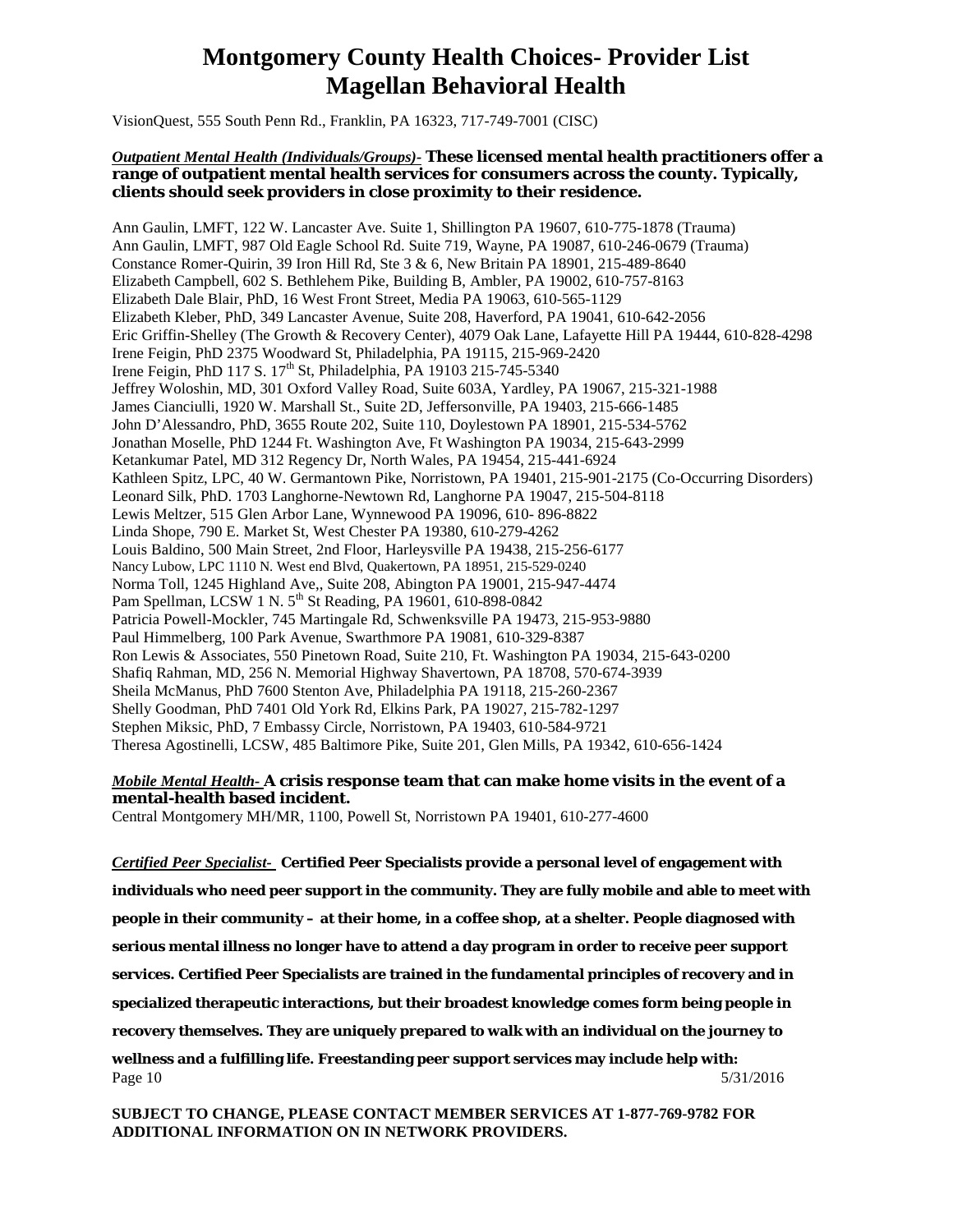- Resolving housing challenges
- Identifying strengths and goals.
- Developing a Wellness Recovery Action Plan (WRAP)
- Assessing challenges related to time management, problem solving, social skills, and self-esteem.
- Acquiring practical skills, such as use of public transportation, shopping and budgeting.
- Pursuing vocational and educational interests.
- Identifying community resource for help with addiction issues and other obst

Central Montgomery MH/MR, 1100, Powell St, Norristown PA 19401, 610-277-4600 Creative Health Services, 11 Robinson Street, Pottstown PA 19464, 484-941-0500 Creative Health Services, 1 Mennonite Church Road, Spring City PA 19475, 610-948-6490 MHS-Trail Guides – 700 E. Main St, Norristown, PA 19401, 610-292-9922 NHS Montgomery County, 200 N. Chestnut St., Lansdale, PA 19446, 215-362-7955 Penn Foundation, 807 Lawn Avenue, Sellersville PA 18960, 215-257-9347 (All Ages) Salisbury Behavioral Health, 614 North Easton Road, Glenside PA 19023, 215-884-5566 (Deaf & Hard of Hearing - All Ages)

#### <span id="page-10-0"></span>*Clozaril Monitoring-* **For clients residing in the community and taking this specific drug. Clozaril is an anti-psychotic that can cause a deadly blood condition. For clients taking it who have mental health issues and are unsupervised- there is a risk of death. These programs have monitoring programs specifically to help administer and monitor the effects of the medication.**

Central Montgomery MH/MR, 1201 Dekalb, Norristown PA 19401, 610-279-9270 Central Montgomery MH/MR, 1100 Powell Street, Norristown PA 19401, 610-292-9878 Creative Health Services, 5th & Montgomery Ave, Suite 208, Boyertown PA 19512, 610-369-7271 Creative Health Services, 11 Robinson Street, Pottstown PA 19464, 484-941-0500 Creative Health Services, 1 Mennonite Church Road, Spring City PA 19475, 610-948-6490 NHS Montgomery County, 400 North Broad Street, Lansdale PA 19446, 215-368-2022 Penn Foundation, 807 Lawn Avenue, Sellersville PA 18960, 215-257-9347 Penn Psychiatric, 601 Gay Street, Phoenixville PA 19460, 610-489-3333

<span id="page-10-1"></span>*Psychiatric Rehabilitation Services-* **For community-based clients. Those suffering from severe and persistent mental illness require rehabilitation. The goal of psychiatric rehabilitation is to help disabled individuals to develop the emotional, social and intellectual skills needed to live, learn and work in the community with the least amount of professional support. The overall philosophy of psychiatric rehabilitation comprises two intervention strategies. The first strategy is individual-centered and aims at developing the patient's skills in interacting with a stressful environment. The second strategy is ecological and directed towards developing environmental resources to reduce potential stressors. Most disabled persons need a combination of both approaches. The refinement of psychiatric rehabilitation has achieved a point where it should be made readily available for every disabled person.**

Hedwig House, 2506 North Broad Street; Suite 200, Colmar, PA 18915, 267-477-1070 Penn Foundation, 807 Lawn Ave., Sellersville PA 18960, 215-257-6551 (Site-Based and Clubhouse)

#### <span id="page-10-2"></span>*Laboratories-* **Used for a range of biological testing.**

Atlantic Diagnostic Laboratories LLC, 3520 Progress Drive, Suite C, Bensalem, PA 19020, 215-244-0407 Atlantic Diagnostic Laboratories LLC, 1570 Garrett Road, Upper Darby, PA 19082, 610-626-2112

Page 11  $5/31/2016$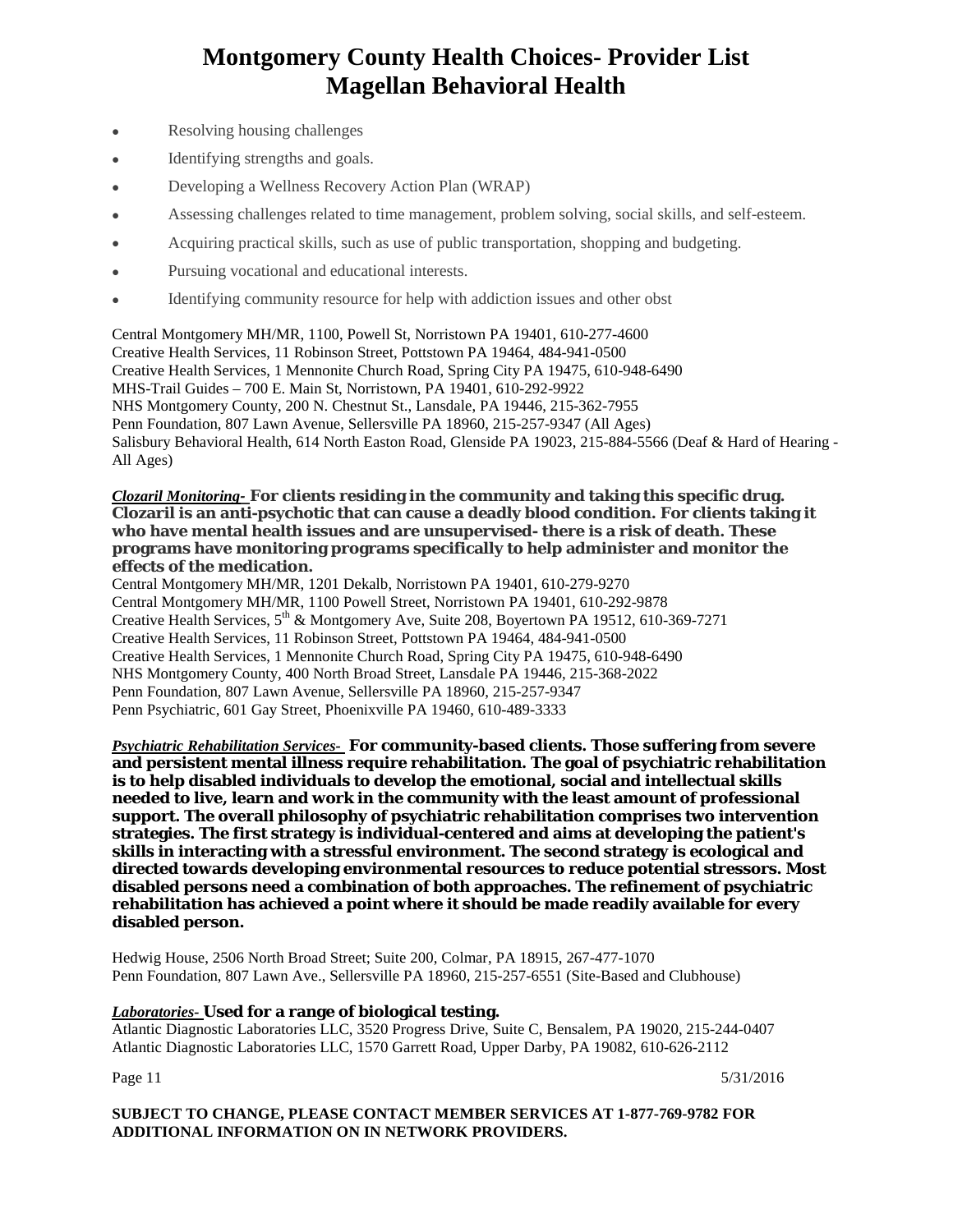Clinical Science Laboratory, Inc., 51 Francis Avenue, Mansfield, MA 02048, 800-255-6106 Parkway Clinical Laboratories, 3494 Progress Drive, Suite D, Bensalem, PA 19020, 215-245-5112

<span id="page-11-0"></span>*Adult MH IOP Program-* **Intensive outpatient programs (IOP) are non-residential programs that maintain hours of service for at least 3 hours per day, 2 or more days per week. Typically, programs run for 4-6 hours/day, 4-5 days/week. They may be used as an initial point of entry into care, as a step up from routine outpatient services, or as a step down from acute inpatient, residential care or a partial hospital program. An IOP can be used to treat mental health conditions, sexual acting out, or can specialize in the treatment of cooccurring mental health and substance use disorders (dual-diagnosis). Clients MUST be recommended for this level of care by assessment.** 

Abington-Creekwood Center, 3941 Commerce Avenue, Willow Grove PA 19001, 215-481-5450 Central Montgomery MH Center, 1201 Dekalb Street, Norristown PA 19401, 610-279-9270 Central Montgomery MH/MR, 1100, Powell St, Norristown PA 19401, 610-277-4600 (Geriatric) Creative Health Services 1 Mennonite Church Road, Spring City PA 19475, 610-348-6490 Northwestern Human Services, 200 North Chestnut Street, Lansdale PA 19446, 215-362-7955 Northwestern Human Services, 400 North Broad Street, Lansdale PA 19446, 215-368-2022

### **DRUG AND ALCOHOL SERVICES**

<span id="page-11-1"></span>\*CLIENTS REQUIRE ASSESSMENT IN ORDER TO QUALIFY FOR THIS LEVEL OF TREATMENT

<span id="page-11-2"></span>*Inpatient Hospital Drug/Alcohol Detoxification-* **Client resides in a hospital setting with medical staff (doctors and nurses) on-staff 24/hrs- sometimes called 'Medically Directed' Detox. Clients here typically have medical issues complicating their recovery from withdrawal such as diabetes, heart conditions, etc.** 

Eagleville Hospital, 100 Eagleville Road, Eagleville PA 19403, 610-539-6000 Valley Forge Medical Center, 1033 W Germantown Pike, Norristown PA 19403, 610-539-8500

#### <span id="page-11-3"></span>*Non-Hospital Drug/Alcohol Detoxification-* **'Professionally directed' detoxification programs, typically managed by nursing staff, generally for clients without co-occurring medical issues or potentially life threatening recoveries from withdrawal.**

Bowling Green-Brandywine, 1375 Newark Road, PO Box 787, Kennett Square PA 19348, 610-268-3588 Eagleville Hospital, 100 Eagleville Road, Eagleville PA 19403, 610-539-6000 Fairmount, 561 Fairthorne Ave., Philadelphia PA 19128, 215-487-4100 (Adult/Adolescent) Firetree LTD, 204 S. Centre St. Pottsville, PA 17901, 570-628-5835 Gaudenzia-Common Ground, 2835 North Front Street, Harrisburg PA 17105, 717-238-5553 Keystone Center, 2001 Providence Road, Chester PA 19013, 610-876-9000 Kirkbride Center, 111 North 49<sup>th</sup> Street, Philadelphia PA 19139, 215-471-2600 Malvern Institute, 940 King Road, Malvern PA 19355, 610-647-0330 Mirmont Treatment, 100 Yearsly Mill Road, Lima PA 19063, 610-744-1400 Penn Foundation, 807 Lawn Ave, Sellersville PA 18960, 215-257-6551 Pyramid Healthcare, 1894 Plank Rd. Duncansville, PA 16635, 814-944-3035 Roxbury Center, 601 Roxbury Road, Shippensburg PA 17257, 717-532-4217 Today, Inc. 1990 N. Woodbourne Rd. Newtown, PA 18940, 215-968-4713 (Adults Only) Valley Forge Medical Center, 1033 W. Germantown Pike, Norristown PA 19403, 610-539-8500 White Deer Run- Cove Forge, 202 Cove Forge Rd., Williamsburg PA 16693, 800-873-2131 White Deer Run- Lancaster, 53-55 West End Avenue, Lancaster PA 17604, 717-396-0650 White Deer Run- Main Site, 360 White Deer Run Rd., Allenwood PA 17810, 800-255-2335 White Deer Run- New Perspectives, 3030 Chestnut Street, Lebanon PA 17042, 717- 270-3900

Page 12  $5/31/2016$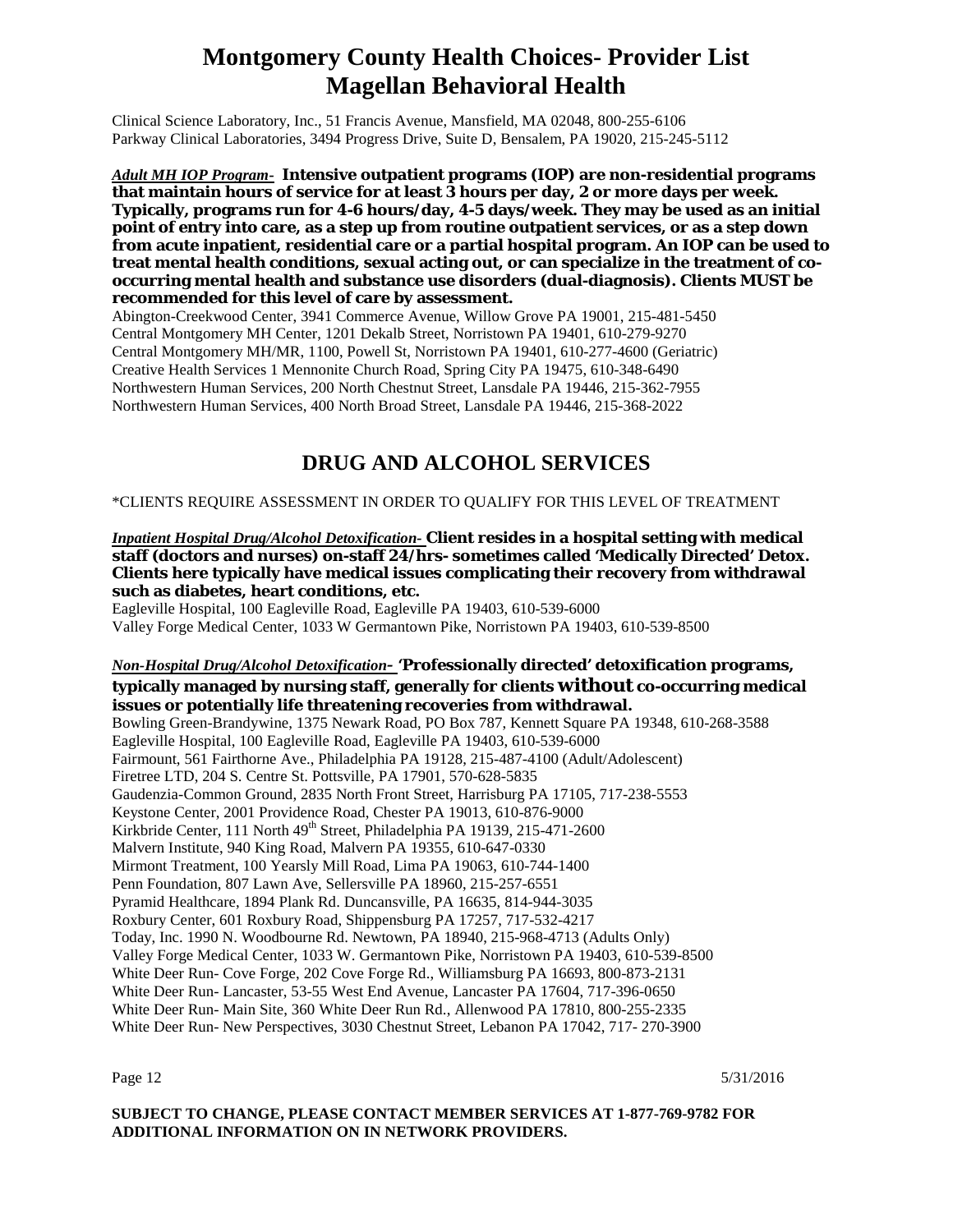<span id="page-12-0"></span>*Non-Hospital Drug/Alcohol Rehabilitation-* **For clients without accompanying medical issues.**  Bowling Green-Brandywine, 1375 Newark Road, PO Box 787, Kennett Square PA 19348, 610-268-3588 Colonial House, 1300 Woodberry Rd, York PA 17408, 717-792-9702 Cornell Abraxas Group- Abraxas I, PO Box 59, 165 Abraxas Rd., Marienville, PA 16239, 412-244-3710 (CISC) Cornell Abraxas Group- Abraxas II, 502 W. 6<sup>th</sup> Street, Erie, PA 16507, 814-450-0618 (Males) (CISC) Drug and Alcohol Rehabilitation Services- Manos House, 121 S. Prince St., Lancaster, PA 17603, 717-393-0573 (Males) (CISC) Drug and Alcohol Rehabilitation Services- Independent Living Program, 131 S. Prince St., Lancaster, PA 17603, 717-393-0573 (Males) (CISC) Eagleville Hospital, 100 Eagleville Road, Eagleville PA 19403, 610-539-6000 Firetree LTD, 204 S. Centre St. Pottsville, PA 17901, 570-628-5835 Firetree LTD, 424 Nye Road, Hummelstown PA 17036, 717-533-0428 Fairmount, 561 Fairthorne Ave., Philadelphia PA 19128, 215-487-4100 (Adult/Adolescent) Gaudenzia, Inc. - Chambers Hill, 3740 Chambers Hill Road, Harrisburg PA 17105, 717-561-0400 Gaudenzia, Inc. - People with Hope, 1306 Spring Garden St, 8th Floor, Philadelphia PA 19132, 215-228-0644 Gaudenzia, Inc. - Common Ground, 2835 North Front Street, Harrisburg PA 17110, 717-238-5553 Gaudenzia, Inc. - Fountain Springs, 95 Broad Street, Ashland PA 17921, 570-875-4700 Gaudenzia, Inc. - Kindred House, 1030 South Concord Road, West Chester PA 19382, 610-399-6929 Gaudenzia, Inc. - Concept 90, PO Box 10396, Harrisburg State Hospital, Harrisburg PA 17105, 717-232-3223 Gaudenzia, Inc. - New Image, 1300 Tulpehocken Street, Philadelphia PA 19138, 215-924-6322 Gaudenzia, Inc. - West Chester House, 1030 South Concord Road, West Chester PA 19382, 610-399-6929 George Junior Republic, 233 George Jr. Rd. Grove City, PA 16127, 724-458-9330 (Males) (CISC) Keystone Center, 2001 Providence Road, Chester PA 19013, 610-876-9000 Kirkbride Center, 111 North 49th Street, Philadelphia PA 19139, 215-471-2600 Libertae Inc., 5245 Bensalem Boulevard, Bensalem PA 19020, 215-639-8681 Malvern Institute, 940 King Road, Malvern PA 19355, 610-647-0330 Minsec- Luzerne Treatment Center, 600 E. Luzerne St., Philadelphia, PA 19124, 215-634-8960 Mirmont Treatment Center, 100 Yearsley Mill Road, Lima PA 19063, 610-744-1400 Nuestra Clinica, 50 East New Street, Lancaster PA 17602, 717-295-7998 Penn Foundation, 807 Lawn Avenue, Sellersville PA 18960, 215-257-6551 Pyramid Healthcare, 1894 Plank Rd. Duncansville, PA 16635, 814-944-3035 Pyramid Healthcare, 2705 Old Bethlehem Pike, Quakertown PA 18951, 215-536-9070 Roxbury Center, 601 Roxbury Road, Shippensburg PA 17257, 717-532-4217 Samara House/CYWA, 423 East Lincoln Highway, Coatesville PA 19320, 610-384-9591 Summit Academy, 839 Herman Rd., Herman, PA 16039, 412-885-5200 (CISC) (Males only) Today Inc., 1990 Woodbourne Road, P.O. Box 908, Newtown PA 18940, 215-968-4713 Valley Forge Medical Center, 1033 W Germantown Pike, Norristown PA 19403, 610-539-8500 White Deer Run- Cove Forge, 202 Cove Forge Rd., Williamsburg PA 16693, 800-873-2131 White Deer Run- Lancaster, 53-55 West End Avenue, Lancaster PA 17604, 717-396-0650 White Deer Run- Main Site, 360 White Deer Run Rd., Allenwood PA 17810, 800-255-2335 White Deer Run- New Perspectives, 3030 Chestnut Street, Lebanon PA 17042, 717- 270-3900 White Deer Run- Blue Mountain, 8484 Leaser Road, PO Box 199, Kempton, PA 19529, 610-756-4023

#### <span id="page-12-1"></span>*Non-Hospital Drug/Alcohol Residential Rehabilitation- Women with Children*

Community, Youth and Women's Alliance - "Samara House", 423 E. Lincoln Highway, Coatesville PA 19320, 610- 384-9591 Gaudenzia, Inc. - New Image, 1300 Tulpehocken Street, Philadelphia PA 19138, 215-924-6322 Gaudenzia, Inc. - Vantage House, 212 East King Street, Lancaster PA 17602, 717-291-1020 Gaudenzia, Inc. - Fountain Springs, 95 Broad Street, Ashland PA 17921, 570-875-4700 Gaudenzia, Inc. - Kindred House, 1030 South Concord Road, West Chester PA 19382, 610-399-6929 Libertae Inc., 5245 Bensalem Boulevard, Bensalem PA 19020, 215-639-8681 Pyramid Healthcare, 1894 Plank Rd. Duncansville, PA 16635, 814-944-3035 Page 13  $5/31/2016$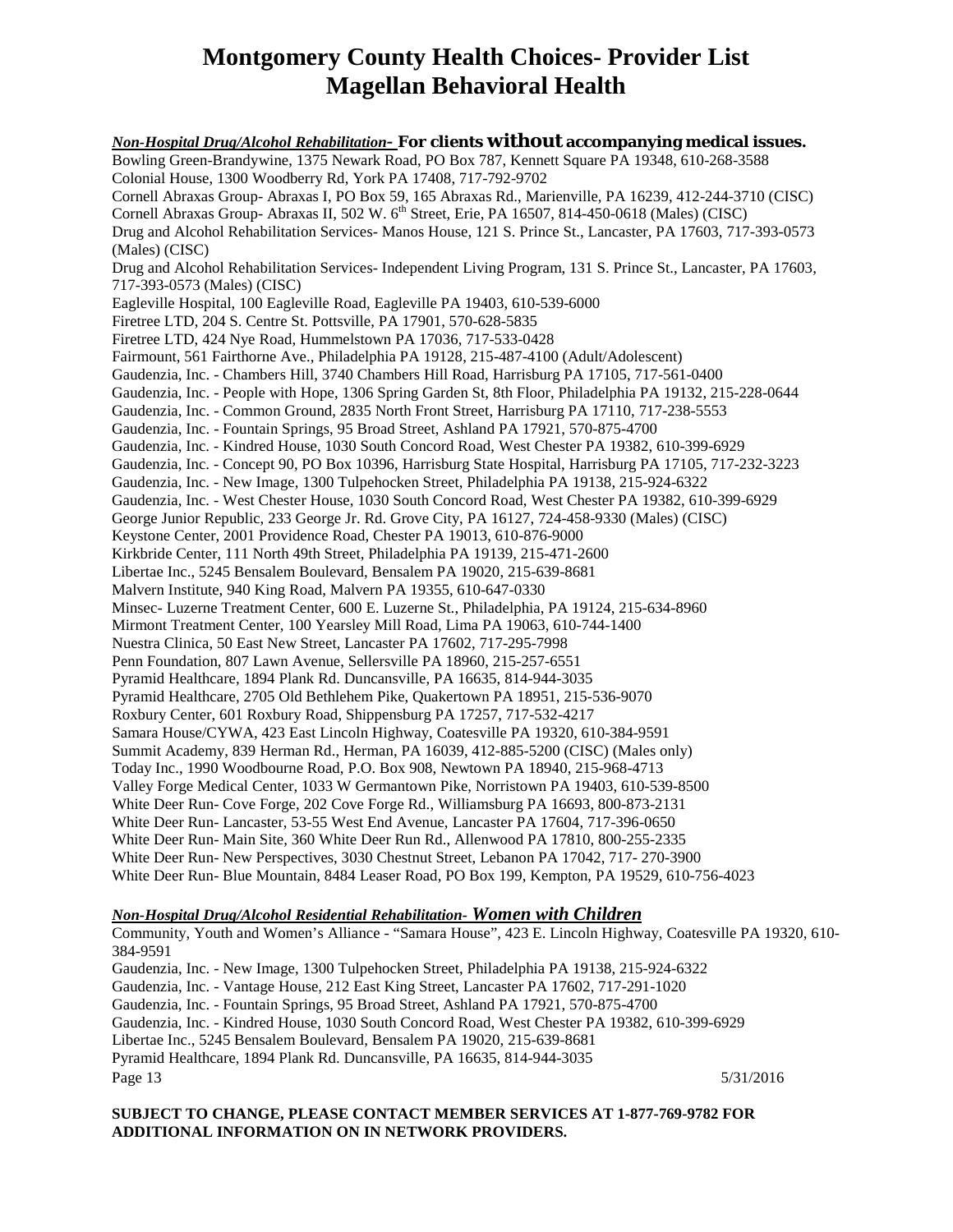Resources for Human Development - Family House, 901 Dekalb Pike, Norristown PA 19401, 610-278-0700 Resources for Human Development - Womanspace, 120 Ardmore Avenue, Ardmore PA 19003, 610-649-8136

#### <span id="page-13-0"></span>*Halfway House-* **Half way Houses are designed to assist men and women in preventing relapse, developing the skills and self-motivation they need to successfully adjust to a drugfree lifestyle and to maintain it after they leave the facility. The clients receive daily instruction and practice skills in the development of positive life goals and responsibilities. Generally- clients come to Halfway Houses directly from Rehabs, and those facilities make such referrals.**

Clem-Mar House, 540-542 Main Street, Edwardsville PA 18704, 570-288-0403 (Men) Clem-Mar House, RR7, Box 92, Dallas, PA 18612, 570-674-1575 (Women) Gaudenzia - Re-entry House, 5401 Wayne Avenue, Philadelphia PA 19144, 215-438-5082 (Men) Gaudenzia- Washington House - 1516 Washington Ave, Philadelphia, PA 19146, 610-239-9600 (Woman) Gaudenzia, Inc., New Destiny - 91 Broad Street, Ashland PA 17921, 570-875-2287 (Women/Chilren) Good Friends, PO Box 165, 868 West Bridge Street, Morrisville PA 19067, 215-736-2861 (Men) Harwood House, 9200 West Chester Pike, Upper Darby PA 19082, 610-853-3440 (Men & Women) HEAR, Inc - Gate House for Men, 649 East Main Street, Lititz PA 17543, 717-626-9524 (Men) HEAR, Inc - Gate House for Women, 465 West Main Street, Mountville PA 17554, 717-285-2300 (Women) Libertae Inc., 5245 Bensalem Boulevard, Bensalem PA 19020, 215-639-8681 (Women) Pyramid Healthcare, 830 6th Ave., Altoona PA 16602, 814-944-3035 (Female) Pyramid Healthcare - Pine Ridge Manor, 13505 S. Eagle Valley Rd. Tyrone, PA 16686, 814-684-1373 (Male) Treatment Trends – Halfway Home of Lehigh Valley, 117-121 North Eighth Street, Allentown PA 18101, 610-439- 0218 (Men & Women) White Deer Run, 624 Broad Street, Johnstown PA 15907, 814-539-9385 (Women)

White Deer Run, 538 Main St, Johnstown PA 15907, 814-539-9385 (Men)

#### <span id="page-13-1"></span>*Outpatient Drug/Alcohol-* **Services available in the community to anyone with identified drug/alcohol issues.**

Aldie Counseling, 11 Welden Drive, Doylestown PA 18901, 215-345-8530 Aldie Foundation, 2291 Cabot Blvd. West, Langhorne PA 19047, 215-642-3230 Carson Valley Children's Aid Society, 2506 N. Broad St. Colmar, PA 18915, 215-362-8422 Center for Addictive Diseases, 479 Thomas Jones Way, Suite 800, Exton PA 19341, 484-565-8200 Center for Addictive Diseases, 401 Pilgrim Lane, Suite 103, Drexel Hill PA 19026, 484-476-6543 Central Montgomery MH/MR, 1201 Dekalb, Norristown PA 19401, 610-279-9270 Central Montgomery MH/MR, 1100 Powell Street, Norristown PA 19401, 610-292-9878 Child Guidance Resource Center, 705 General Washington Ave., Suite 201, Norristown, PA 19403, 484-751-9691 (Children/Adolescents) Community Service Foundation, 615 Port Providence Road, Phoenixville PA 19460, 610-917-9099 Community Service Foundation, 544 Main Street, Bethlehem PA 18018, 610-801-0210 (Adolescent) Community Service Foundation, 801 West Second Street, Lansdale PA 19446, 215-855-9619 (Adolescent) Community Service Foundation, 52 East Street Road, Feasterville PA 19053, 215-807-0210 (Adolescent) Community Service Foundation, 253 North Main Street, Sellersville PA 18960, 215-953-0895 (Adolescent) Creative Health Services, 11 Robinson Street, Pottstown PA 19464, 484-941-0500 (Adult) Crozer Chester Medical Center, 2600 W. Ninth Street, Chester PA 19013, 610-497-7700 Diakon, 960 Century Drive, Mechanicsburg PA 17055, 717-795-0330 (CISC) Discovery House, 2755 Philmont Ave. Huntingdon Valley, PA 19006, 215-947-4100 (Adults) Gateway Rehabilitation Services, 212 Outlet Way, Suite 1, Greensburg, PA 15601, 724-853-7300 (CISC) Gaudenzia - West Chester, 110 Westtown Road, West Chester PA 19380, 610-429-1414 Gaudenzia, 55 E. Marshall St, Norristown PA 19401, 610-279-4262 (Adults) Greater Philadelphia Asian Social Services, 4943 N. 5th Street, Philadelphia, PA 19120, 215-456-1662 Habit OPCO. 301 Circle of Progress Dr, Pottstown, PA 19464, 610-970-5410 (Adults) Livengrin, 550 Pinetown Rd. Suite 150, Fort Washington PA 19034, 215-540-8301 Livengrin Foundation, 4833 Hulmeville Road, Bensalem PA 19020, 215-638-5200

Page 14  $5/31/2016$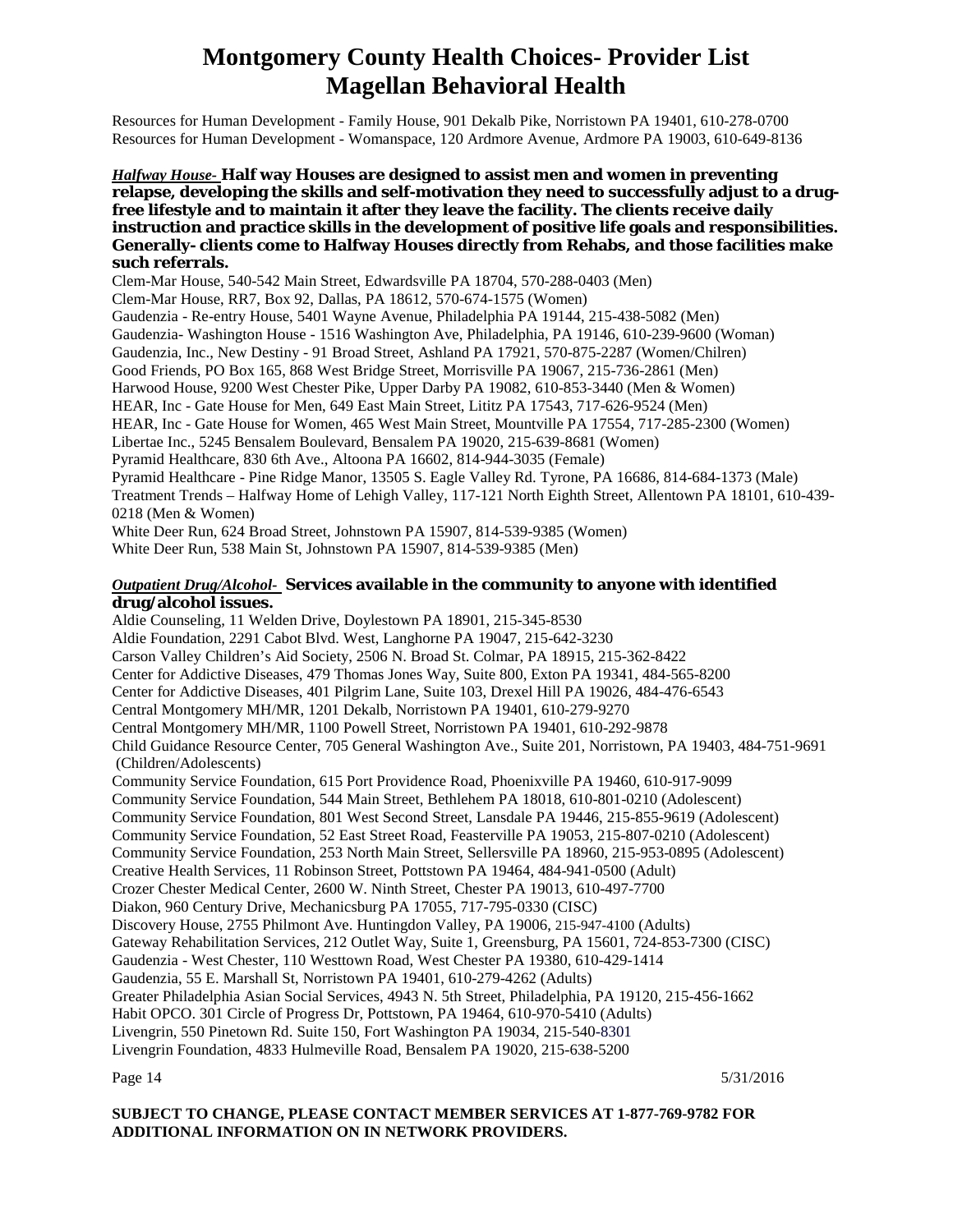Lower Merion Counseling, 850 East Lancaster Avenue, Ardmore PA 19003, 610-649-6512 Malvern Institute – 1566 Medical Drive, Pottstown, PA 19464, 610-970-5000 Mirmont Treatment Center, 100 Yearsley Mill Road, Lima PA 19063, 610-744-1400 Montgomery County Emergency Services, 50 Beech Drive, Norristown PA 19401, 610-279-6100 Montgomery County Methadone Center - 316 DeKalb Street, Norristown PA 19401, 610-272-3710 Northwestern Human Services, 400 North Broad Street, Lansdale PA 19446, 215-368-2022 Penn Foundation, 807 Lawn Avenue, Sellersville PA 18960, 215-257-6551 Resources for Human Development – Rise Above, 100 Ross Rd, King of Prussia, PA 19406, 484-681-4040 Samara House/CYWA, 423 East Lincoln Highway, Coatesville PA 19320, 610-384-9591 Soar Corporation - 9150 Marshall Street, Philadelphia PA 19114, 215-464-4450 (Adults) Today, Inc., 1990 Woodbourne Road, PO Box 908, Newtown PA 18940, 215-968-4713 (Adolescent) Trinity Behavioral Health, 1170 E. Main Street, Lansdale PA 19446, 215-361-7120

#### <span id="page-14-0"></span>*Methadone Maintenance-* **Facilities that manage and dispense a synthetic alternative drug for those addicted to opiods- typically heroin. Most people cannot just walk away from opioid addiction. They need help to change their thinking, behavior, and environment. Unfortunately, "quitting cold turkey" has a poor success rate – fewer than 25 percent of patients are able to remain abstinent for a full year.**

Advanced Treatment Systems, 1825 East Lincoln Hwy, Coatesville PA 19320, 610-466-9250 Aldie Counseling, 11 Welden Drive, Doylestown PA 18901, 215-345-8530 Aldie Counseling, 2291 Cabot Blvd, Langhorne PA 19047, 215-642-3230 Crozer Chester - Community Division, 2600 W.  $9<sup>th</sup>$  St., Chester PA 19013, 610-497-7700 Discovery House, 2755 Philmont Ave. Huntingdon Valley, PA 19006, 215-947-4100 (Adults) Habit OPCO. 301 Circle of Progress Dr, Pottstown, PA 19464, 610-970-5410 (Adults) Montgomery County Methadone Center (RHD), 316 Dekalb Street, Norristown PA 19401, 610-272-3710 New Directions, 2442 Brodhead Rd. Bethlehem, PA 18109, 610-758-8011 New Directions, 20 N. 6<sup>th</sup> St. Suite 22, Reading, PA 19611, 610-478-4006 Soar Corporation - 9150 Marshall Street, Philadelphia PA 19114, 215-464-4450 (Adults)

#### <span id="page-14-1"></span>*Outpatient Suboxone Services- See Methadone Maintenance*

Center for Addictive Diseases, 401 Pilgrim Lane, Suite 103, Drexel Hill PA 19026, 484-476-6543 Center for Addictive Diseases, 479 Thomas Jones Way, Suite 800, Exton PA 19341, 484-565-8200 Northwestern Human Services of Montgomery Co., 400 N. Broad St., Lansdale, PA 19446, 215-368-2022

<span id="page-14-2"></span>*Partial Hospital for Drug/Alcohol-* **This is the more intensive of the two outpatient programs for drugs and alcohol, and is the closest to inpatient treatment. Clients MUST be assessed to qualify. This is a 5 or 7 day treatment regimen and runs 4-8 hours/day. Typical length of stay in this program ranges from 2-4 weeks depending on progress. All patients enrolled attend 4-6 group therapy sessions daily and can receive individual and family sessions as needed. Patients will be under the care of a psychiatrist for medication monitoring throughout the process.**

Aldie Counseling, 228 North Main Street, Doylestown PA 18901, 215-345-8530 Penn Foundation, 807 Lawn Ave., Sellersville PA 18960, 215-257-2114 (Adults) Pyramid HealthCare, 1894 Plank Rd. Duncansville, PA 16635, 814-944-3035 (Adolescents) (CISC) Today, Inc., 1990 Woodbourne Road, Newtown PA 18940, 215-968-4713 (Adolescent) White Deer Run- Williamsport, 901 Westminster Dr., Williamsport, PA 17701, 570-321-6127 (Adults)

<span id="page-14-3"></span>*Drug/Alcohol IOP-* **Intensive Outpatient Programs are much less restrictive than PHP and offers 3-5 day a week programming , typically 3-4 hours daily in the morning or evening. Client attend a minimum of 2 group therapy sessions a day. Individual and family therapy can be used throughout the process if deemed beneficial by the therapist. As IOP is therapy based only, patients needing medication monitoring and administration will be assisted by staff to arrange for private psychiatric treatment. IOP offers much more freedom and** 

Page 15  $5/31/2016$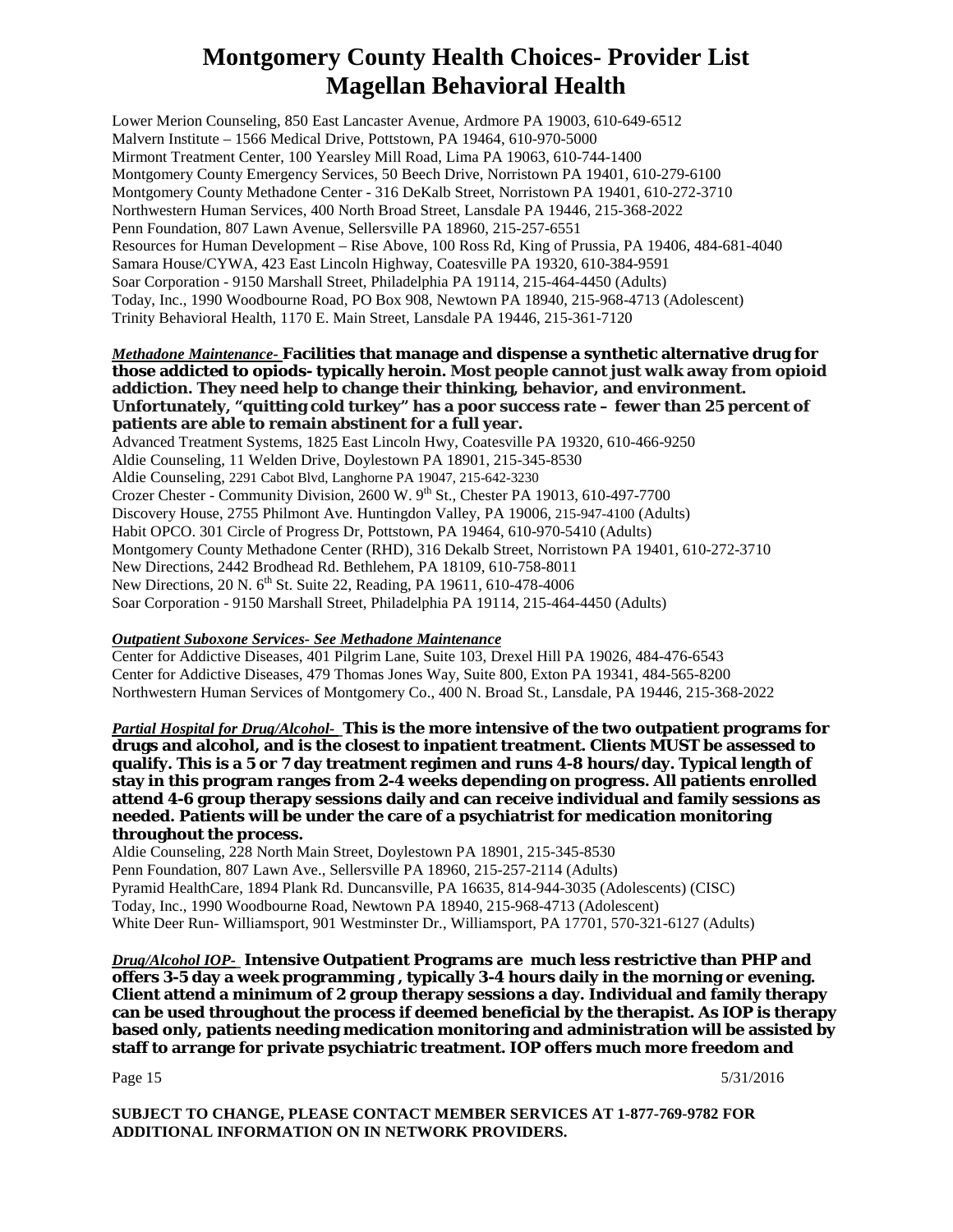#### **allows patients to receive the treatment they need while still being able to maintain their daily lives and complicated schedules.**

Aldie Counseling, 11 Welden Drive, Doylestown PA 18901, 215-345-8530 Aldie Foundation, 2291 Cabot Blvd. West, Langhorne PA 19047, 215-642-3230 Center for Addictive Diseases, 479 Thomas Jones Way, Suite 800, Exton PA 19341, 484-565-8200 Center for Addictive Diseases, 401 Pilgrim Lane, Suite 103, Drexel Hill PA 19026, 484-476-6543 Central Montgomery MH/MR, 1201 Dekalb Street, Norristown PA 19401, 610-279-9270 Central Montgomery MH Center, 3941 Commerce Ave, Willow Grove PA 19090, 610-277-4600 Central Montgomery MH/MR, 1100 Powell Street, Norristown PA 19401, 610-292-9878 Creative Health Services, 11 Robinson Street, Pottstown PA 19464, 484-941-0500 Crozer Chester - Community Division, 2600 W.  $9<sup>th</sup>$  St., Chester PA 19013, 610-497-7700 Gaudenzia, 110 Westtown Road, Suite 100, West Chester PA 19380, 610-429-1414 Livengrin, 550 Pinetown Rd. Suite 150, Fort Washington PA 19034, 215-540-8301 Mirmont, 100 Yearsley Mill Road, Lima PA 19063, 610-744-1400 Montgomery County Emergency Services, 50 Beech Drive, Norristown PA 19401, 610-279-6100 Montgomery County Methadone Center - 316 DeKalb Street, Norristown PA 19401, 610-272-3710 Northwestern Human Services, 400 North Broad Street, Lansdale PA 19446, 215-368-2022 (Adults) Resources for Human Development – Rise Above, 100 Ross Rd, King of Prussia, PA 19406, 484-681-4040 Today, Inc., 1990 Woodbourne Road, PO Box 908, Newtown PA 18940, 215-968-4713 (Adolescent)

### <span id="page-15-0"></span>**SPECIALTY SERVICES**

#### <span id="page-15-1"></span>*DBT –* **Dialectical Behavioral Therapy. Treats Borderline Personality Disorder only.**

Abington Creekwood Center, 3941 Commerce Avenue, Willow Grove PA 19001, 215-481-5450 Central Montgomery MH/MR, 1100 Powell St., Norristown PA 19401, 610-277-4600 Central Montgomery MH/MR, 1201 DeKalb St, Norristown PA 19401, 610-279-9270 Northwestern Human Services, 200 North Chestnut Street, Lansdale PA 19446, 215-362-7955 Northwestern Human Services, 400 North Broad Street, Lansdale PA 19446, 215-368-2022

#### <span id="page-15-2"></span>*Eating Disorders*

Belmont Center, 4200 Monument Road, Philadelphia PA 19131, 215-877-2000 Brandywine Hospital, 201 Reeceville Rd., Coatesville, PA 19320, 610-383-8000 (Ages 14 and up) Renfrew Center, 320 King of Prussia Rd. Radnor, PA 19087, 610-527-9360

#### <span id="page-15-3"></span>*Hearing Impaired*

Annie Steinberg, MD, 31 N. Narberth Ave. Narberth, PA 19072, 610-639-2667 Salisbury Behavioral Health, 614 North Easton Road, Glenside PA 19023, 215-884-5566

#### <span id="page-15-4"></span>*Wellness Recovery Team-* **Great for clients with dietary, chronic illness issues etc who may need assistance due to mental health issues, in maintaining appointments with wellness providers.**

Abington-Creekwood Center, 3941 Commerce Avenue, Willow Grove PA 19001, 215-481-5450 (Adults) Central Montgomery MH Center, 1100 Powell Street, Norristown PA 19401, 610-277-4600 (Adults) Creative Health Services, 11 Robinson St., Pottstown PA 19464, 484-941-0500 (Adults) NHS Montgomery County, 2506 N. Broad St. Colmar PA 18915, 215-631-8969 (All Ages) Penn Foundation, 807 Lawn Ave, PO Box 32, Sellersville PA 18960, 215-257-9347 (Adults)

#### <span id="page-15-5"></span>*HIV/AIDS*

Bowling Green – Brandywine, 1375 Newark Road, PO Box 787, Kennett Square PA 19348, 610-268-3588 Crozer- Chester, One Medical Center Blvd, Chester PA 19013, 610-497-7600 Gaudenzia, Inc. – People with Hope, 1306 Spring Garden, 8th Floor, Philadelphia PA 19132, 215-228-0644 Valley Forge Medical Center, 1033 W Germantown Pike, Norristown PA 19403, 610-539-8500

Page  $16$  5/31/2016